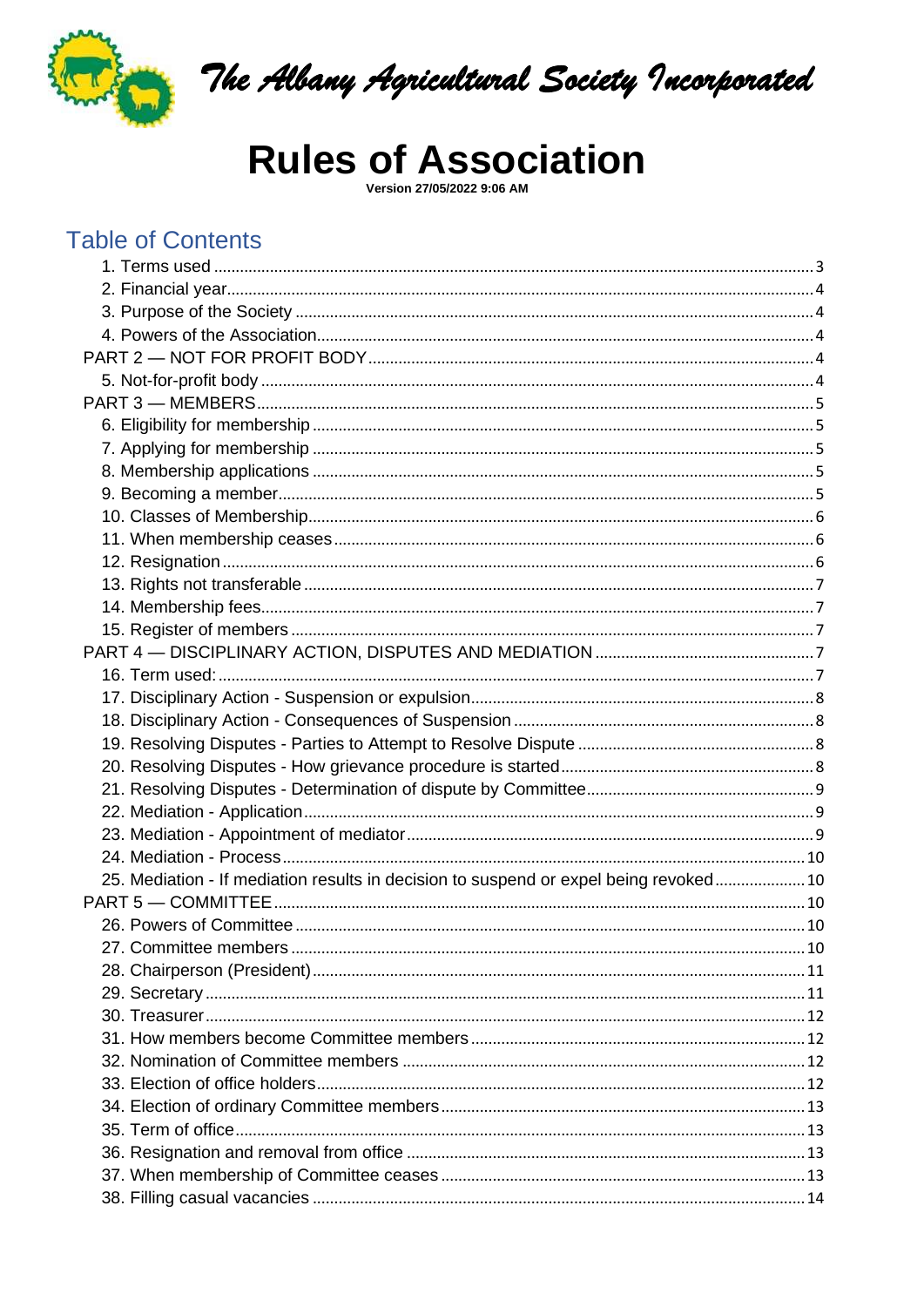| PART 6 - SUB-COMMITTEES, SUBSIDIARY OFFICES AND COUNCIL MEMBERS                        |  |
|----------------------------------------------------------------------------------------|--|
|                                                                                        |  |
| 48. Sub-Committees, subsidiary offices and Council Members (Councillors)  17           |  |
|                                                                                        |  |
|                                                                                        |  |
|                                                                                        |  |
|                                                                                        |  |
|                                                                                        |  |
|                                                                                        |  |
|                                                                                        |  |
|                                                                                        |  |
|                                                                                        |  |
|                                                                                        |  |
|                                                                                        |  |
|                                                                                        |  |
|                                                                                        |  |
|                                                                                        |  |
|                                                                                        |  |
|                                                                                        |  |
|                                                                                        |  |
|                                                                                        |  |
|                                                                                        |  |
|                                                                                        |  |
|                                                                                        |  |
|                                                                                        |  |
|                                                                                        |  |
|                                                                                        |  |
| 70. Publication by Committee Members of Statements about Society Business Prohibited23 |  |
| 71. Distribution of Surplus Property on Cancellation of Incorporation or Winding Up 23 |  |
|                                                                                        |  |
|                                                                                        |  |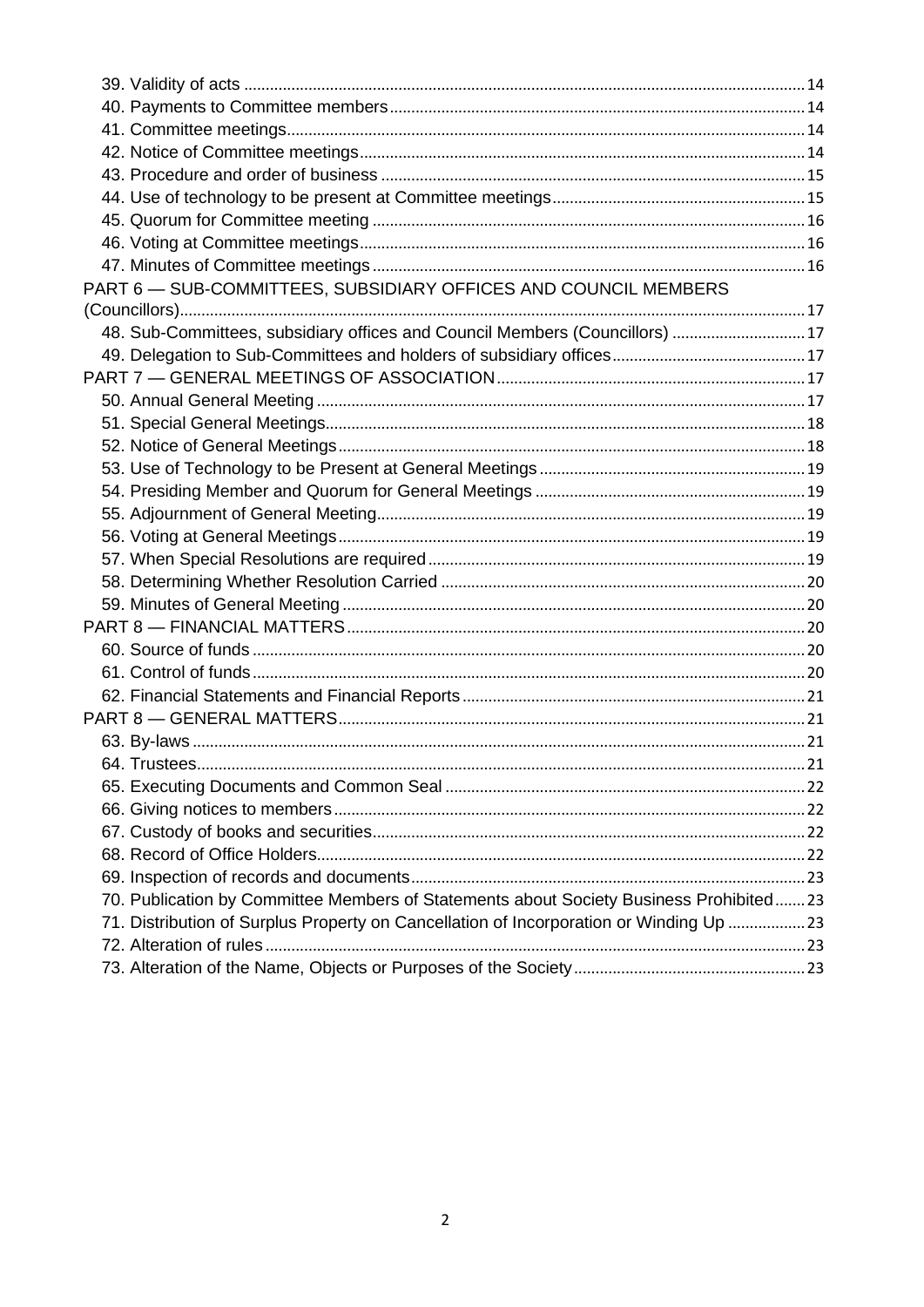## PART 1 — PRELIMINARY

#### <span id="page-2-0"></span>1. Terms used

In these rules, unless the contrary intention appears —

*Act* means the *Associations Incorporation Act 2015*.

*Books*, of the Society, includes the following —

- (a) a register:
- (b) financial records, financial statements or financial reports, however compiled, recorded or stored;
- (c) a document;
- (d) any other record of information.

*By-laws* means by-laws made by the Society under rule 63.

*Chairperson* means the Committee member holding office as the Chairperson of the Society, and who, by virtue of that office, is deemed to be the President of the Society.

*Commissioner* means the person for the time being designated as the Commissioner under section 153 of the Act.

*Committee* means the Executive Management Committee of the Society.

*Committee member* means a member of the Committee.

*Council member (Councillors)* are delegated representatives of the main Show sections and user groups that participate in the annual show and general operation of the Society.

*Financial records* include —

- (a) invoices, receipts, orders for the payment of money, bills of exchange, cheques, promissory notes and vouchers; and
- (b) documents of prime entry; and
- (c) working papers and other documents needed to explain the methods by which financial statements are prepared; and adjustments to be made in preparing financial statements.

*Financial report* of a tier 2 or tier 3 association, has the meaning given in section 63 of the Act.

*Financial year* of the Society is the 1<sup>st</sup> of February in each year to the 31<sup>st</sup> of January in the succeeding year.

*General meeting* means a meeting of the Society that all members are entitled to receive notice of and to attend.

*Member* means a person (including an organisation) who is an ordinary member or an associate member of the Society.

*Membership year* is based on a 12-month period from the elected or joining date.

*Ordinary Committee member* means a Committee member who is not an office holder of the Society under rule 27(3).

*Ordinary Member* means a member with the rights referred to in rule 9

*President* is the Committee member holding the office of Chairperson of the Society; **Vice President** is the person holding the office of Deputy Chairperson of the Society; **Immediate Past President** is the person who last held the position of Chairperson/President of the Society.

*Register of members* means the register of members referred to in section 53 of the Act.

*Rules* means these rules of the Society "The Constitution" as in force for the time being.

*Secretary* means the Committee member holding office as the Secretary of the Society.

*Society means "The Albany Agricultural Society Incorporated".*

*Special General Meeting* means a General Meeting of the Society other than the Annual General Meeting.

*Special resolution* means a resolution passed by the members at a General Meeting in accordance with section 51 of the Act.

*Sub-Committee* means a Sub-Committee appointed by the Committee under rule 48(1)

*Tier 1, tier 2 and tier 3 associations* mean incorporated associations to which sections 64(1), 64(2) or 64(3) of the Act applies.

*Treasurer* means the Committee member holding office as the Treasurer of the Society.

**The name of the association** is The Albany Agricultural Society Incorporated ("the Society").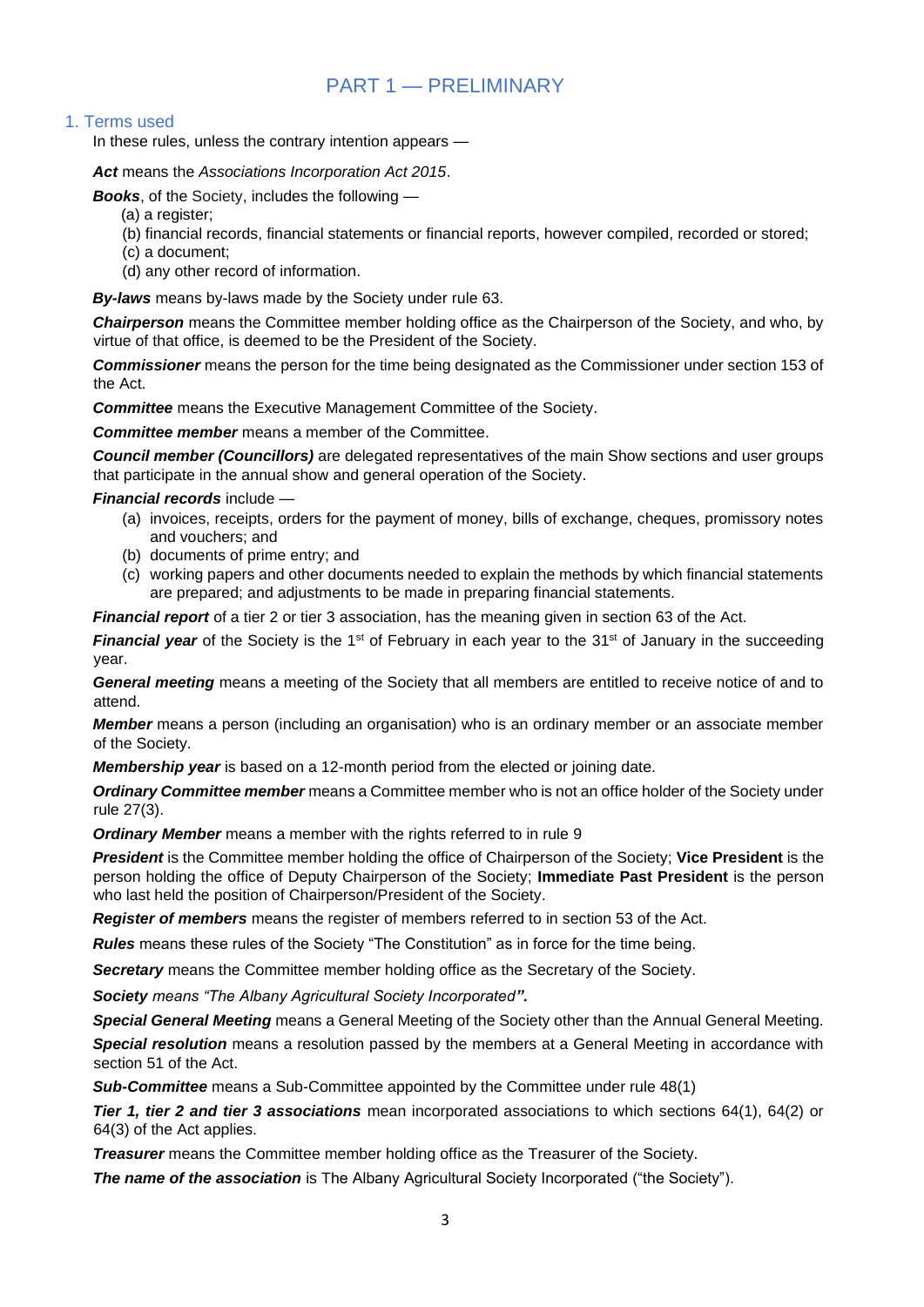*Trustees:* means three (3) persons appointed from time to time to be Trustees of the Society.

#### <span id="page-3-0"></span>2. Financial year

(1) The financial year of the Society runs from  $1^{st}$  February in each year to the 31<sup>st</sup> January in the succeeding year.

#### <span id="page-3-1"></span>3. Purpose of the Society

- (1) To promote, encourage and assist the development of the resources of Albany and the Great Southern Region with emphasis on Agriculture.
- (2) To conduct, hold and promote shows, exhibitions and activities which encourage and recognise excellence in agriculture and related industries through competitions, displays and educational opportunities, in doing so, promoting the health and wellbeing of the Community.
- (3) To bring economic and social benefit to the Great Southern Region and community by attracting visitors and providing opportunities for the local community to come together to celebrate the district's lifestyle, heritage and culture.
- (4) To work in collaboration with the Regional local governments, local service clubs and other relevant stakeholders to provide a showground facility that is safe and accessible.
- (5) To develop young leaders who work to promote regional development and any other activities that provide opportunities to rural youth.
- (6) To recognise the importance of local volunteers and provide support to the community.
- (7) To do all such things as are incidental or conducive to the attainment of its objects

#### <span id="page-3-2"></span>4. Powers of the Association

- (1) To purchase take on lease or in exchange hire or otherwise acquire any real or personal property and any rights or privileges which the Society may think necessary or convenient for any of the purposes aforesaid.
- (2) To borrow or raise or secure the payment of money for any of the purposes aforesaid in such manner as the Society thinks fit.
- (3) To sell, exchange, lease, mortgage, dispose of, turn to account or otherwise deal with all or any part of the real and personal property of the society.
- (4) To accept subscriptions and donations whether real or personal estate and devises and bequests for any of the purposes aforesaid.
- (5) To invest and deal with the moneys of the Society not immediately required in such manner as may from time to time be determined.
- (6) It is the intention that each and all of the powers specified in the preceding sub-clauses shall be in no way limited or restricted by reference to or inference from the terms of any other sub-clause or of the main object as first mentioned.

## PART 2 — NOT FOR PROFIT BODY

#### <span id="page-3-4"></span><span id="page-3-3"></span>5. Not-for-profit body

- (1) The property and income of the Society must be applied solely towards the promotion of the objects or purposes of the Society and no part of that property or income may be paid or otherwise distributed, directly or indirectly, to any member, except in good faith in the promotion of those objects or purposes.
- (2) A payment may be made to a member out of the funds of the Society only if it is authorised under rule 5(3).
- (3) A payment to a member out of the funds of the Society is authorised if it is preauthorised and—
	- (a) the payment in good faith to the member as reasonable remuneration for any services provided to the Society, or for goods supplied to the Society, in the ordinary course of business; or
	- (b) the reimbursement of reasonable expenses properly incurred by the member on behalf of the Society.

#### Note for this rule-

Section 5(1) of the Act provides that an association is not eligible to be incorporated under the Act if it is formed or carried on for the purpose of securing pecuniary profit for its members from its transactions, and section 5(3) of the Act provides details about when an association is not ineligible under section 5(1) of the Act.

*Act Requirements – Powers of Incorporated Association - Under section 14 of the Act the Association may do all things necessary or convenient for carrying out its objects or purposes. Section 14(1)(a)-(g) provides particular examples.*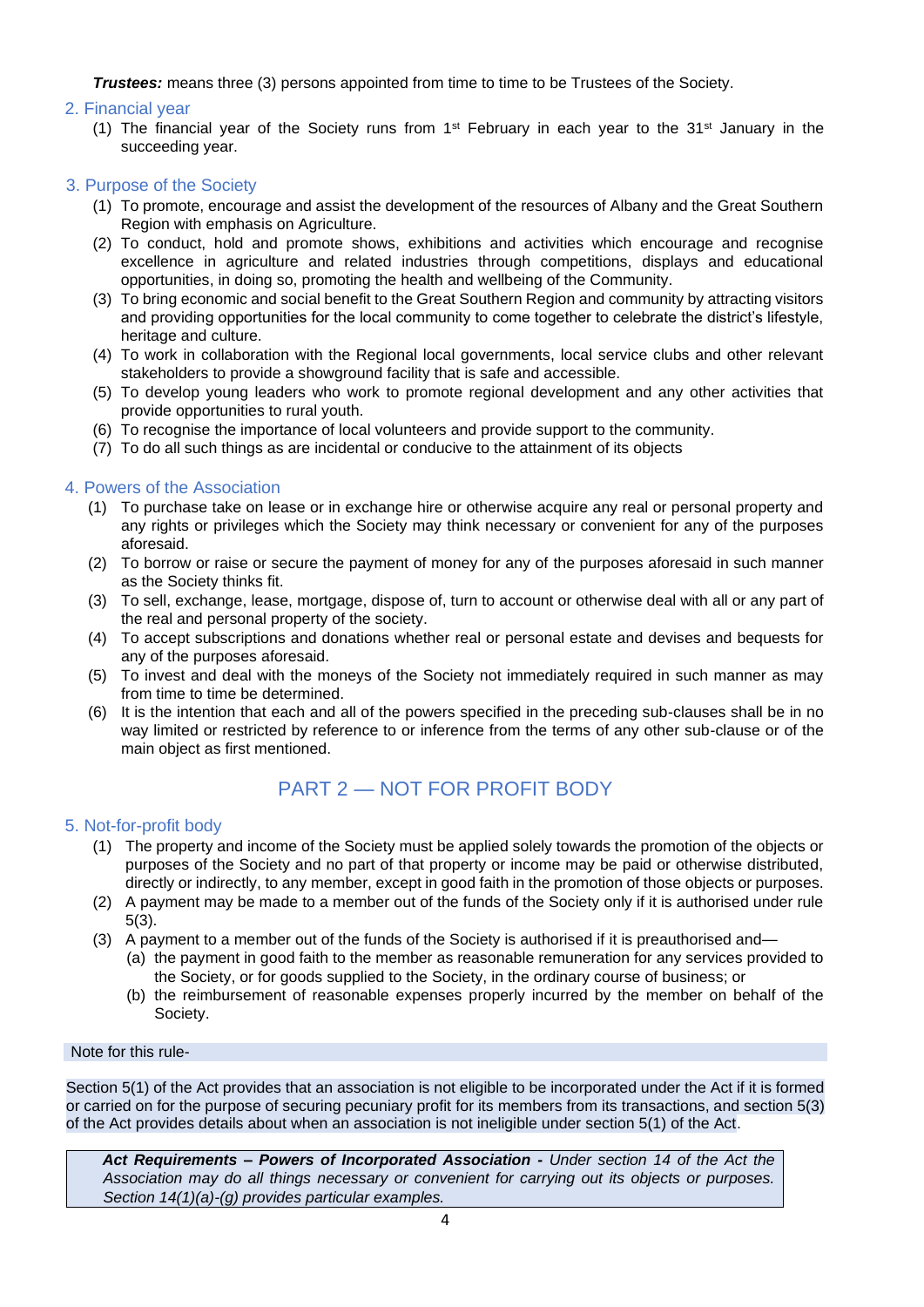### PART 3 — MEMBERS

<span id="page-4-0"></span>*Act Requirements - Membership - Under sections 4 and 17 of the Act an association must always have at least 6 members with full voting rights.*

*Act Requirements – Liabilities of the association - Under section 19 of the Act a member of the management committee, trustee or a member of the association is not liable in respect of the*  liabilities of the association. This does not apply to liabilities incurred by or on behalf of the *association prior to incorporation.*

*Guidance Note – Liability of Members - A member is only liable for their own outstanding membership fees (if any) payable under rule 12.*

#### <span id="page-4-1"></span>6. Eligibility for membership

- (1) Any person or organisation who supports the objects or purposes of the Society is eligible to apply to become a member.
- (2) An individual who has not reached the age of 15 years is not eligible to apply for a class of membership that confers full voting rights.

#### *Guidance Note – Eligibility for membership*

- *The by-laws may require members to hold specified educational, trade or professional qualifications.*
- *The association must comply with all legal and regulatory obligations that may apply to the association under any other law when assessing eligibility of an applicant for membership.*

#### <span id="page-4-2"></span>7. Applying for membership

- (1) A person or organisation who wants to become a member must apply in writing to the Society.
- (2) An organisation must nominate, in writing, a representative to exercise the rights of membership, which includes the rights to be elected to any office, if permitted by the membership class.
- (3) The applicant must specify in the application the class of membership, if there is more than one, to which the application relates.
- (4) At the time of application, the person becoming the member must agree to comply with the terms and conditions of membership and pay all applicable membership fees.

#### <span id="page-4-3"></span>8. Membership applications

- (1) Membership applications will be processed after a written application and applicable fees have been received by an officer of the Society.
- (2) An applicant becomes a member upon issue of a receipt indicating that the application has been accepted.
- (3) The committee must not accept an application unless the applicant
	- (a) is eligible under rule 7(3); and
	- (b) has applied under rule 7(4).
- (4) The committee may reject an application even if the applicant
	- (a) is eligible under rule 7(3); and
	- (b) has applied under rule 7(4).
- (5) The committee must notify the applicant of the committee's decision to accept or reject the application as soon as practicable after making the decision.
- (6) If the committee rejects the application, the committee is not required to give the applicant its reasons for doing so.

#### <span id="page-4-4"></span>9. Becoming a member

An applicant for membership of the Association becomes a member when —

- (a) the committee accepts the application; and
- (b) the applicant pays any membership fees payable to the Association under rule 14.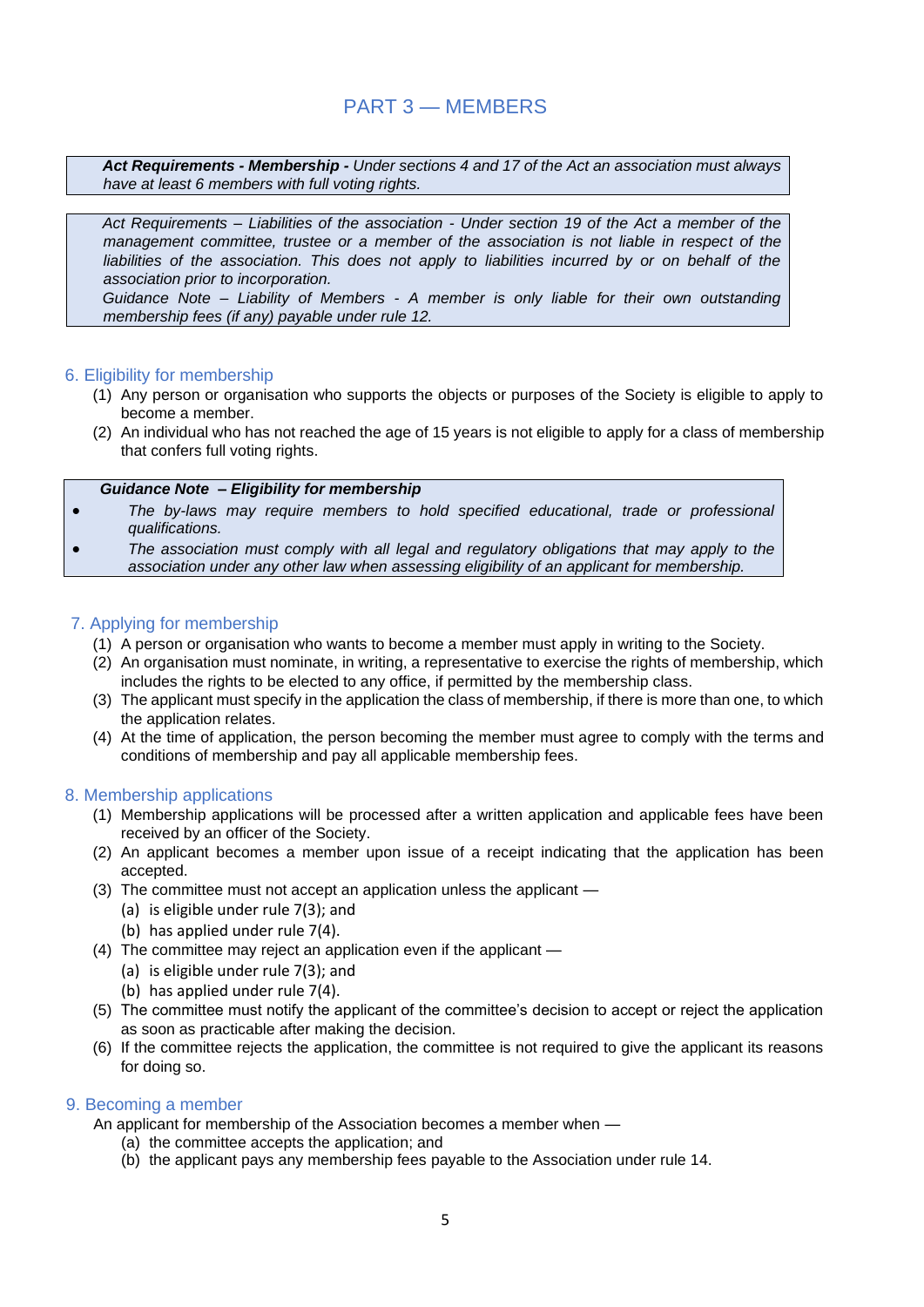*Guidance Note – Becoming a member - The applicant immediately becomes a member, when rule 7 has been fulfilled, and is entitled to exercise all the rights and privileges of membership, including the right to vote (if applicable), and must comply with all of the obligations of membership under these rules.* 

*Act requirement – Member to receive rules – section 36(1)(b) of the Act provides that the association must give each person who become a member of the association of copy of the rules in force at the time their membership commences.* 

*Guidance note – Format of rules provided - It is acceptable for the association to provide a copy of the rules to new members by electronic transmission or providing the details for the website whether the rules may be downloaded. A hard copy must be provided if the member requests that the rules be provided in that manner.*

#### <span id="page-5-0"></span>10. Classes of Membership

- (1) The Society consists of ordinary members and associate members provided for under rule 10(2).
- (2) The Society may have any class of membership approved by resolution at a General Meeting as set out in the Society's by-laws.
- (3) **Life Members**. A person who is recommended to the committee prior to and for endorsement at the Annual General Meeting may be appointed an honorary Life Member of the Society in recognition of meritorious service rendered to the Society. A life member, while his or her name is in the Register, is not to pay an annual subscription, but in every other respect shall be deemed to be an ordinary member. If a Life Member ceases by reason of expulsion, he or she shall cease to be a Life Member and shall be removed from the Register as a Life Member.
- (4) **Financial Life Members**. An individual who has prepaid the appropriate fee is an ordinary member with no ongoing annual fee and receives the benefits agreed to at the time of purchase.
- (5) An individual who has not reached the age of 15 years is only eligible to be an associate member.
- (6) A person can only be an ordinary member or belong to one class of associate membership.
- (7) An ordinary member has full voting rights and any other rights conferred on members by these rules or approved by resolution at a General Meeting or determined by the Committee.
- (8) An associate member has the rights referred to in rule 10(2) other than full voting rights.
- (9) The number of members of any class is not limited unless otherwise approved by resolution at a General Meeting.

#### <span id="page-5-1"></span>11. When membership ceases

- (1) A person ceases to be a member when any of the following takes place
	- (a) for a member who is an individual, the individual dies;
	- (b) for a member who is a body corporate, the body corporate is wound up;
	- (c) the person resigns from the Society under rule 12;
	- (d) the person is expelled from the Society under rule 17;
	- (e) the person ceases to be a member under rule 14(4).
- (2) The Secretary must keep a record, for at least one year after a person ceases to be a member, of—
	- (a) the date on which the person ceased to be a member; and
	- (b) the reason why the person ceased to be a member.

#### <span id="page-5-2"></span>12. Resignation

- (1) A member may resign from membership of the Society by giving written notice of the resignation to the Secretary.
- (2) The resignation takes effect
	- (a) when the Secretary receives the notice; or
	- (b) if a later time is stated in the notice, at that later time.
- (3) A person who has resigned from membership of the Society remains liable for any fees that are owed to the Society (the *owed amount*) at the time of resignation.
- (4) The owed amount may be recovered by the Society in a court of competent jurisdiction as a debt due to the Society.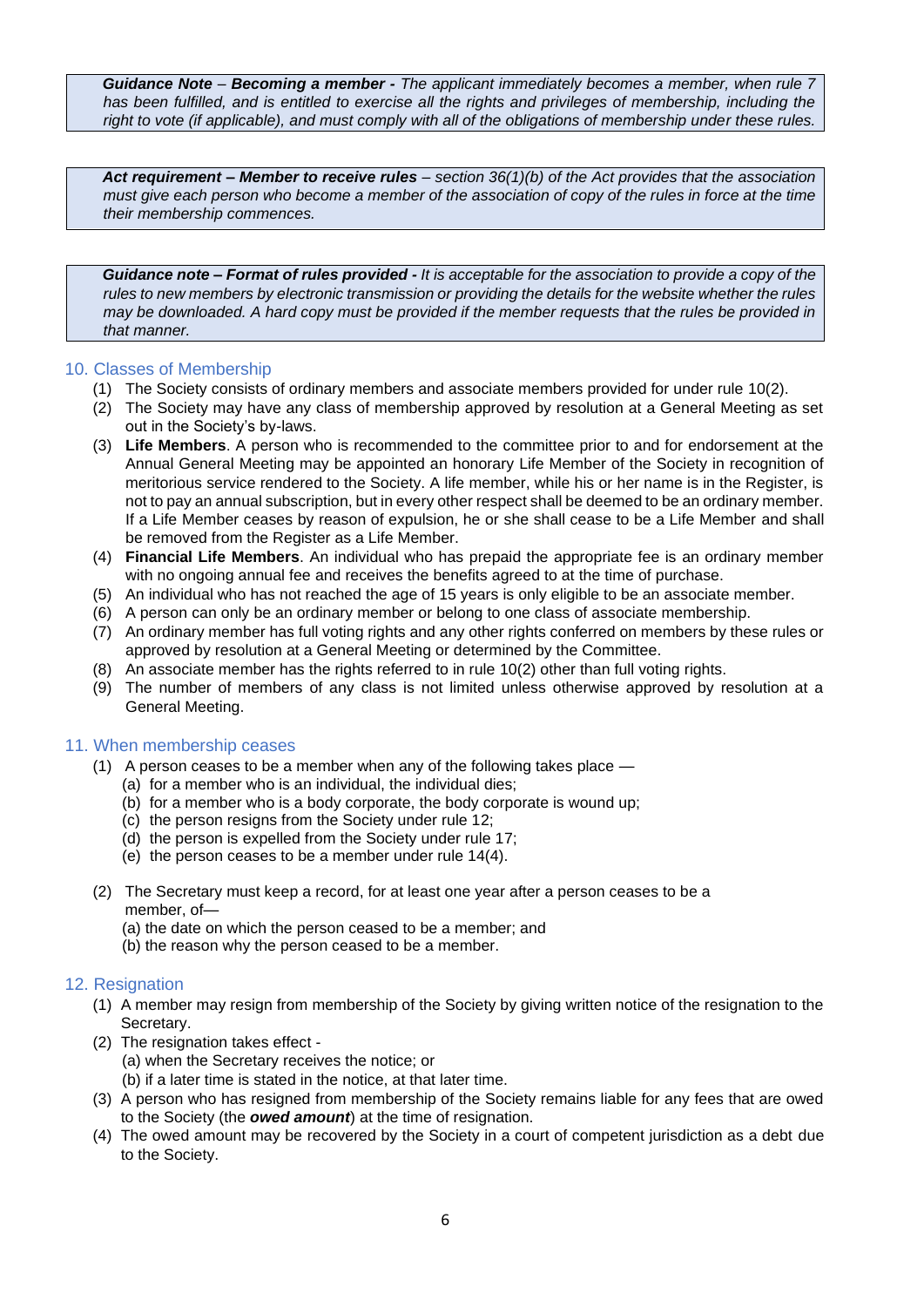#### <span id="page-6-0"></span>13. Rights not transferable

The rights of a member are not transferable and end when membership ceases.

#### <span id="page-6-1"></span>14. Membership fees

- (1) The Committee must determine the entrance fee (if any) and the annual membership fee (if any) to be paid for membership of the Society.
- (2) The fees determined under rule 14(1) may be different for different classes of membership.
- (3) The Society's membership is based on a 12-month period from the elected joining date. A member must pay the annual membership fee to the Treasurer or another person authorised by the Committee to accept payments by the due date determined by the Committee.
- (4) If a member has not paid the annual membership fee by the due date, the member ceases to be a financial member on the expiry of that date.

#### <span id="page-6-2"></span>15. Register of members

#### *Act Requirements – Register of members*

*Section 53 of the Act requires an incorporated association to maintain a register of its members and record in the register any change in the membership of the association. Any change to the register must be recorded within 28 days after the change occurs.*

*Under section 53(2) of the Act the register of members must include each member's name and a residential, postal or email address.* 

*Under section 54 of the Act a member is entitled to inspect the register free of charge. The member may make a copy of, or take an extract from, the register but has no right to remove the register for that purpose.* 

*Under section 56 of the Act the management committee is authorised by to determine a reasonable charge for providing a copy of the register.* 

- (1) The Secretary, or another person authorised by the Committee, is responsible for the requirements imposed on the Society under section 53 of the Act to maintain the register of members and record in that register any change in the membership of the Society.
- (2) In addition to the matters referred to in section 53(2) of the Act, the register of members must include the class of membership (if applicable) to which each member belongs and the date on which each member becomes a member.
- (3) The register of members must be kept at the office of the Society.
- (4) A member who wishes to inspect the register of members must contact the Secretary to make the necessary arrangements.
- $(5)$  If
	- (a) a member inspecting the register of members wishes to make a copy of, or take an extract from, the register under section 54(2) of the Act; or
	- (b) a member makes a written request under section 56(1) of the Act to be provided with a copy of the register of members.
	- (c) in reference to rule 15(5)(a) or rule 15(5)(b), the Committee may require the member to provide a statutory declaration setting out the purpose for which the copy or extract is required and declaring that the purpose relates to the affairs of the Society.

#### <span id="page-6-3"></span>PART 4 — DISCIPLINARY ACTION, DISPUTES AND MEDIATION

#### <span id="page-6-4"></span>16. Term used:

In this part -

*member,* in relation to a member who is expelled from the Society, includes former member.

#### *party to a dispute* includes a person –

- (a) who is a party to the dispute; and
- (b) who ceases to be a member within 6 months before the dispute has come to the attention of each party to the dispute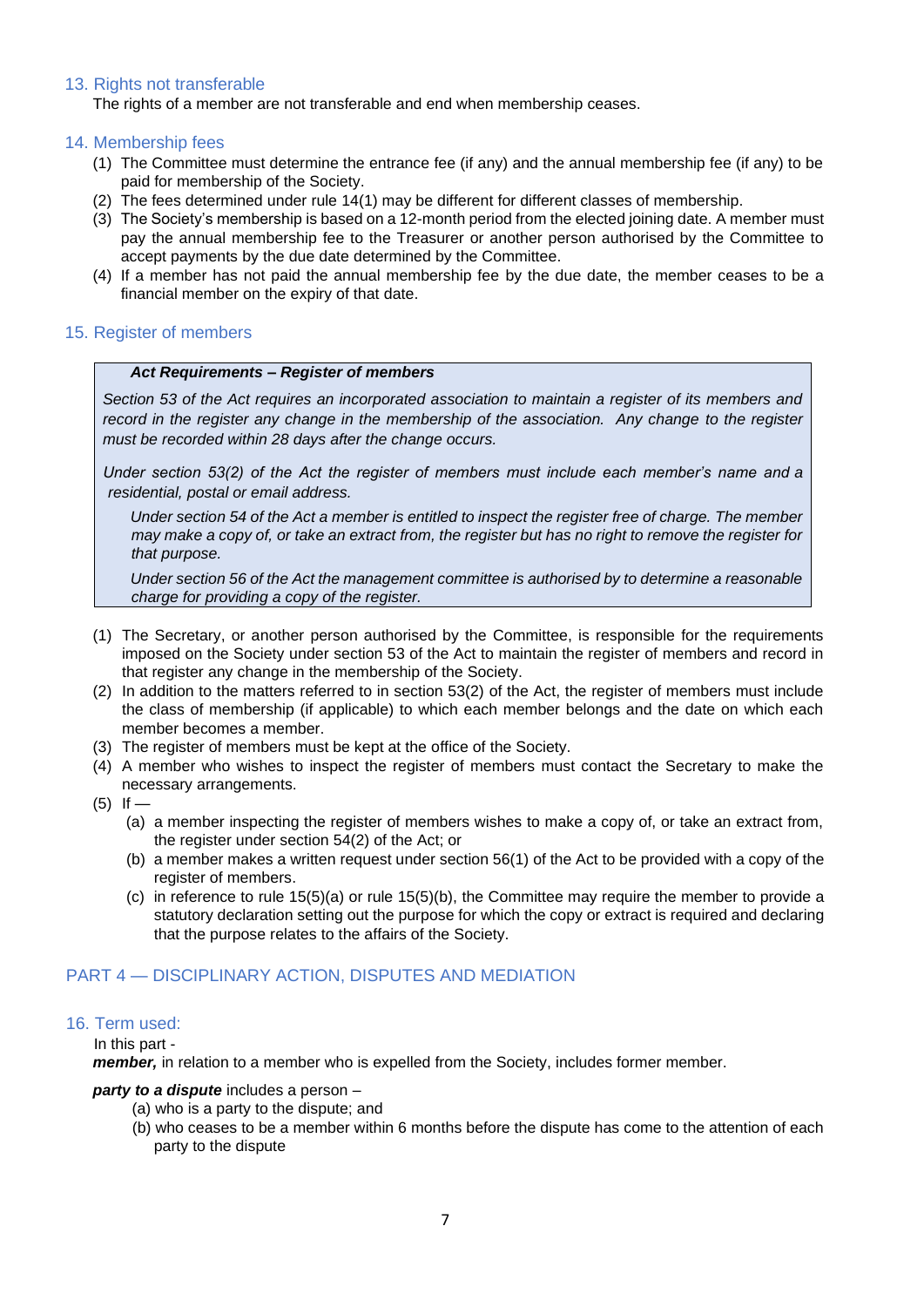#### <span id="page-7-0"></span>17. Disciplinary Action - Suspension or expulsion

- (1) The Committee may decide to suspend a member's membership or to expel a member from the Society  $if -$ 
	- (a) the member contravenes any of these rules or conditions of membership; or
	- (b) the member acts detrimentally to the interests of the Society.
- (2) The Secretary must give the member written notice of the proposed suspension or expulsion at least
	- 28 days before the Committee meeting at which the proposal is to be considered by the Committee.
- (3) The notice given to the member must state
	- (a) when and where the Committee meeting is to be held; and
	- (b) the grounds on which the proposed suspension or expulsion is based; and
	- (c) that the member, or the member's representative, may attend the meeting and will be given a reasonable opportunity to make written and/or oral submissions to the Committee about the proposed suspension or expulsion;
- (4) At the Committee meeting, the Committee must
	- (a) give the member, or the member's representative, a reasonable opportunity to make written and/or oral submissions to the Committee about the proposed suspension or expulsion; and
	- (b) give due consideration to any submissions so made; and
	- (c) decide
		- (i) whether or not to suspend the member's membership and, if the decision is to suspend the membership, the period of suspension; or
		- (ii) whether or not to expel the member from the Society
- (5) A decision of the Committee to suspend the member's membership or to expel the member from the Society takes immediate effect.
- (6) The Committee must give the member written notice of the Committee's decision, and the reasons for the decision, within 7 days after the Committee meeting at which the decision is made.
- (7) A member whose membership is suspended or who is expelled from the Society may, within 14 days after receiving notice of the Committee's decision under rule 17(6), give written notice to the Secretary requesting the appointment of a mediator under rule 23.
- (8) If notice is given under rule 17(7), the member who gives the notice and the Committee are the parties to the mediation.

*Guidance Note – Suspension or expulsion of a Member - Once the committee has decided to suspend or expel a member under rule 17(5) the member is immediately suspended or expelled.* 

#### <span id="page-7-1"></span>18. Disciplinary Action - Consequences of Suspension

- (1) During the period a member's membership is suspended, the member:
	- (a) loses any rights (including voting rights) arising because of membership; and
	- (b) is not entitled to a refund, rebate, relief or credit for membership fees paid, or payable, to the Society.
- (2) When a member's membership is suspended, the Secretary must record in the register of members:
	- (a) that the member's membership is suspended; and
	- (b) the date on which the suspension takes effect; and
	- (c) the period of the suspension.
- (3) When the period of the suspension ends, the Secretary must record in the register of members that the member's membership is no longer suspended.

#### <span id="page-7-2"></span>19. Resolving Disputes - Parties to Attempt to Resolve Dispute

- (1) The procedure set out in this part (the grievance procedure) applies to disputes:
	- (a) between members; or
	- (b) between one or more members and the Society.
- (2) The parties to a dispute must attempt to resolve the dispute between themselves within 14 days after the dispute has come to the attention of each party.

#### <span id="page-7-3"></span>20. Resolving Disputes - How grievance procedure is started

- (1) If the parties to a dispute are unable to resolve the dispute between themselves within the time required by rule 19, any party to the dispute may start the grievance procedure by giving written notice to the Secretary of —
	- (a) the parties to the dispute; and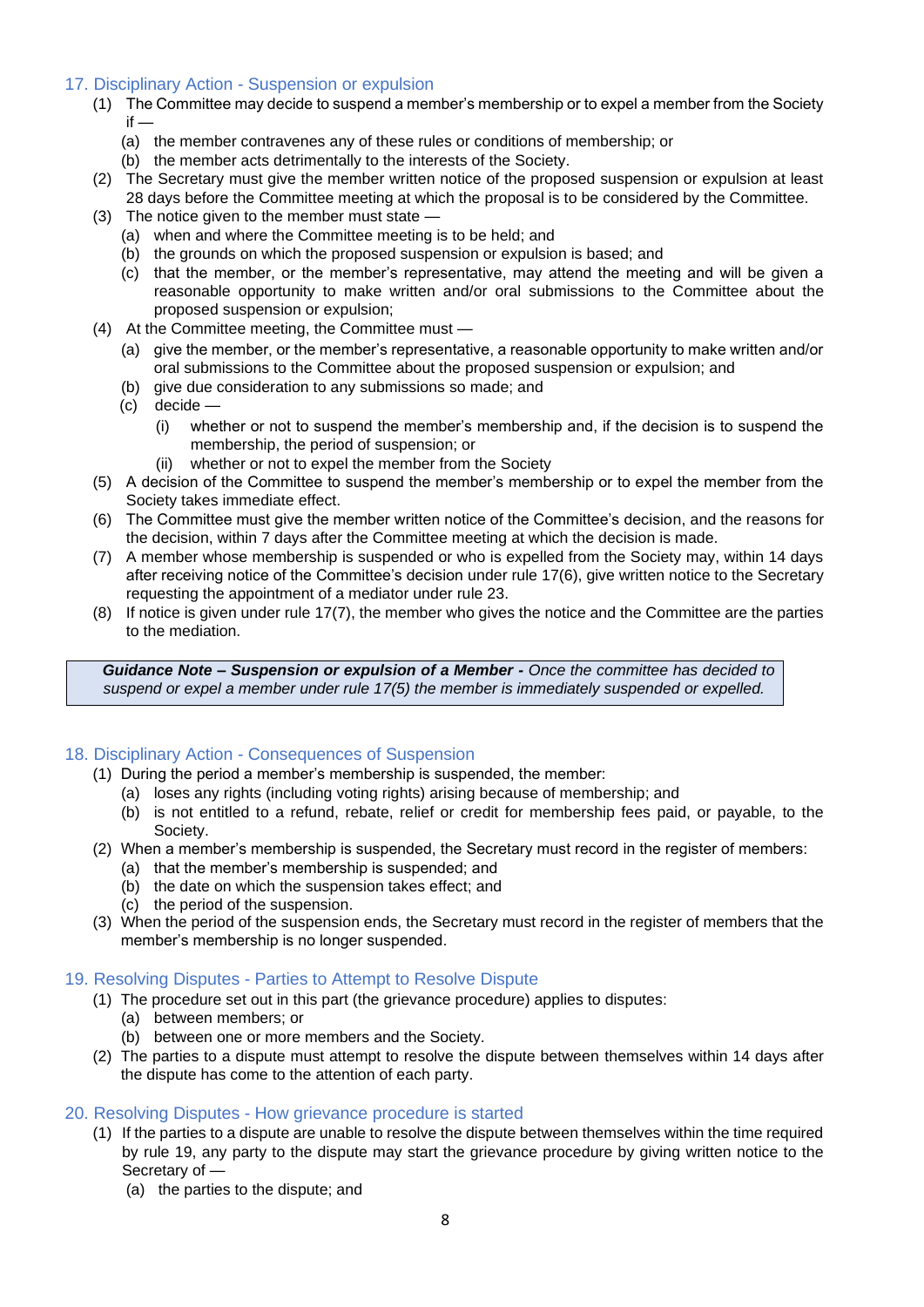- (b) the matters that are the subject of the dispute.
- (2) Within 28 days after the Secretary is given the notice, a Committee meeting must be convened to consider and determine the dispute.
- (3) The Secretary must give each party to the dispute written notice of the Committee meeting at which the dispute is to be considered and determined at least 7 days before the meeting is held.
- (4) The notice given to each party to the dispute must state
	- (a) when and where the Committee meeting is to be held; and
	- (b) that the party, or the party's representative, may attend the meeting and will be given a reasonable opportunity to make written or oral (or both written and oral) submissions to the Committee about the dispute.
- $(5)$  If
	- (a) the dispute is between one or more members and the Society; and
	- (b) any party to the dispute gives written notice to the Secretary stating that the party
		- (i) does not agree to the dispute being determined by the Committee; and
		- (ii) requests the appointment of a mediator under rule 23, the Committee must not determine the dispute.

#### <span id="page-8-0"></span>21. Resolving Disputes - Determination of dispute by Committee

- (1) At the Committee meeting at which a dispute is to be considered and determined, the Committee must:
	- (a) give each party to the dispute, or the party's representative, a reasonable opportunity to make written and/or oral submissions to the Committee about the dispute; and
	- (b) give due consideration to any submissions so made; and
	- (c) determine the dispute.
- (2) The Committee must give each party to the dispute written notice of the Committee's determination, and the reasons for the determination, within 7 days after the Committee meeting at which the determination is made.
- (3) A party to the dispute may, within 14 days after receiving notice of the Committee's determination under rule 21(1)(c), give written notice to the Secretary requesting the appointment of a mediator under rule 23.
- (4) If notice is given under rule 21(3), each party to the dispute is a party to the mediation.

#### <span id="page-8-1"></span>22. Mediation - Application

- (1) Mediation applies if written notice has been given to the Secretary requesting the appointment of a mediator —
	- (a) by a member under rule 17(7); or
	- (b) by a party to a dispute under rule  $20(5)(b)(ii)$  or rule  $21(3)$ .
- (2) If this applies, a mediator must be chosen or appointed under rule 23.

#### <span id="page-8-2"></span>23. Mediation - Appointment of mediator

- (1) The mediator must be a person chosen
	- (a) if the appointment of a mediator was requested by a member under rule  $17(7)$  by agreement between the Member and the Committee; or
	- (b) if the appointment of a mediator was requested by a party to a dispute under rule 20(5)(b)(ii) or rule 20(3) — by agreement between the parties to the dispute.
- (2) If there is no agreement for the purposes of rule  $23(1)(a)$  or rule  $23(1)(b)$ , then, subject to rule  $23(3)$  and rule 23(4), the Committee must appoint the mediator.
- (3) The person appointed as mediator by the Committee must be a person who acts as a mediator for another not-for-profit body, such as a community legal centre, if the appointment of a mediator was requested by —
	- (a) a member under rule 17(7); or
	- (b) a party to a dispute under rule  $20(5)(b)(ii)$ ; or
	- (c) a party to a dispute under rule 21(3) and the dispute is between one or more members and the Society.
- (4) The person appointed as mediator by the Committee may be a member or former member of the Society but must not —
	- (a) have a personal interest in the matter that is the subject of the mediation; or
	- (b) be biased in favour of or against any party to the mediation.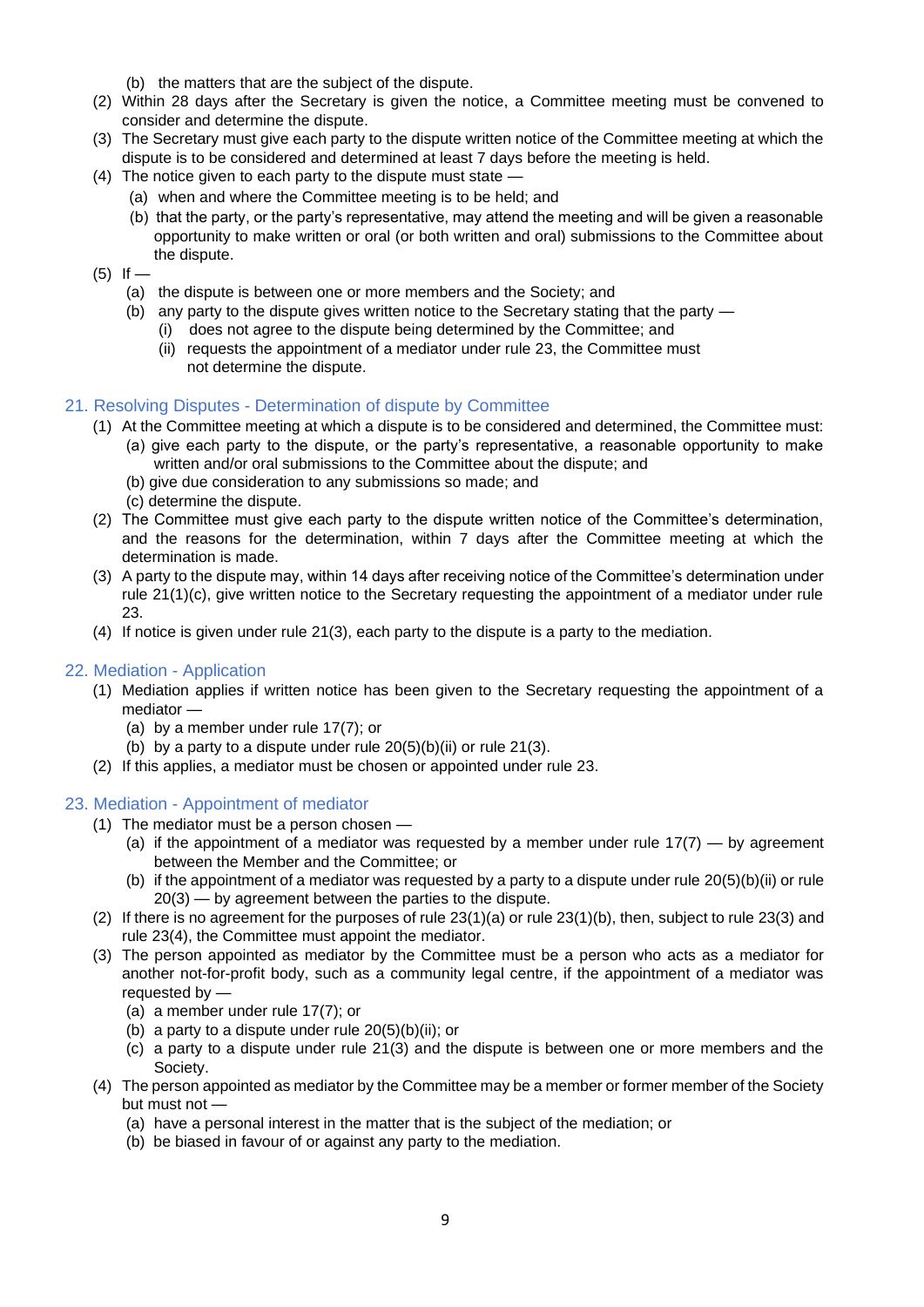#### <span id="page-9-0"></span>24. Mediation - Process

- (1) The parties to the mediation must attempt in good faith to settle the matter that is the subject of the mediation.
- (2) Each party to the mediation must give the mediator a written statement of the issues that need to be considered at the mediation at least 5 days before the mediation takes place.
- (3) In conducting the mediation, the mediator must
	- (a) give each party to the mediation every opportunity to be heard; and
	- (b) allow each party to the mediation to give due consideration to any written statement given by another party; and
	- (c) ensure that natural justice is given to the parties to the mediation throughout the mediation process.
- (4) The mediator cannot determine the matter that is the subject of the mediation.
- (5) The mediation must be confidential, and any information given at the mediation cannot be used in any other proceedings that take place in relation to the matter that is the subject of the mediation.
- (6) The costs of the mediation are to be paid by the party or parties to the mediation that requested the appointment of the mediator.
- (7) If the dispute has not been resolved under the procedure provided for, then an application may be made to the State Administrative Tribunal to have a dispute determined.

#### <span id="page-9-1"></span>25. Mediation - If mediation results in decision to suspend or expel being revoked

 If mediation takes place because a member whose membership is suspended or who is expelled from the Society gives notice under rule 17(7), and as the result of the mediation, the decision to suspend the member's membership or expel the member is revoked, that revocation does not affect the validity of any decision made at a Committee meeting or General Meeting during the period of suspension or expulsion.

## PART 5 — COMMITTEE

#### <span id="page-9-3"></span><span id="page-9-2"></span>26. Powers of Committee

- (1) The Committee members are the persons who, as the Executive Management Committee of the Society, have the power to manage the affairs of the Society.
- (2) Subject to the Act, these rules, the by-laws (if any) and any resolution passed at a General Meeting, the Committee has power to do all things necessary or convenient to be done for the proper management of the affairs of the Society.
- (3) The Committee must take all reasonable steps to ensure that the Society complies with the Act, these rules and the by-laws (if any).

#### <span id="page-9-4"></span>27. Committee members

- (1) The Committee members consist of
	- (a) the office holders of the Society;
	- (b) the immediate past Chairperson/President of the Society;
	- (c) at least three (3) ordinary Committee members
	- (d) Secretary
	- (e) Treasurer
	- (f) Note the secretary and treasurers' position may be combined and held by one or two people.
- (2) The Committee must determine the maximum number of members who may be ordinary Committee members.
- (3) The following are the office holders of the Society
	- (a) the Chairperson (a Chairman is, by virtue of that office, deemed to be the President of the Society and the Executive Management Committee);
	- (b) the Deputy Chairperson (a Deputy Chairman is, by virtue of that office, deemed to be the Senior Vice President of the Society and the Executive Management Committee);
	- (c) Junior Vice President
	- (d) the Secretary
	- (e) the Treasurer.
- (4) A person may be a Committee member if the person is
	- (a) an individual who has reached 18 years of age; and
	- (b) an ordinary member, or
	- (c) a staff appointment, in an ex-officio capacity (non-voting).
- (5) Subject to rule 27 (1)(f) one person must not hold two or more of the offices mentioned in rule 27(3) at the same time.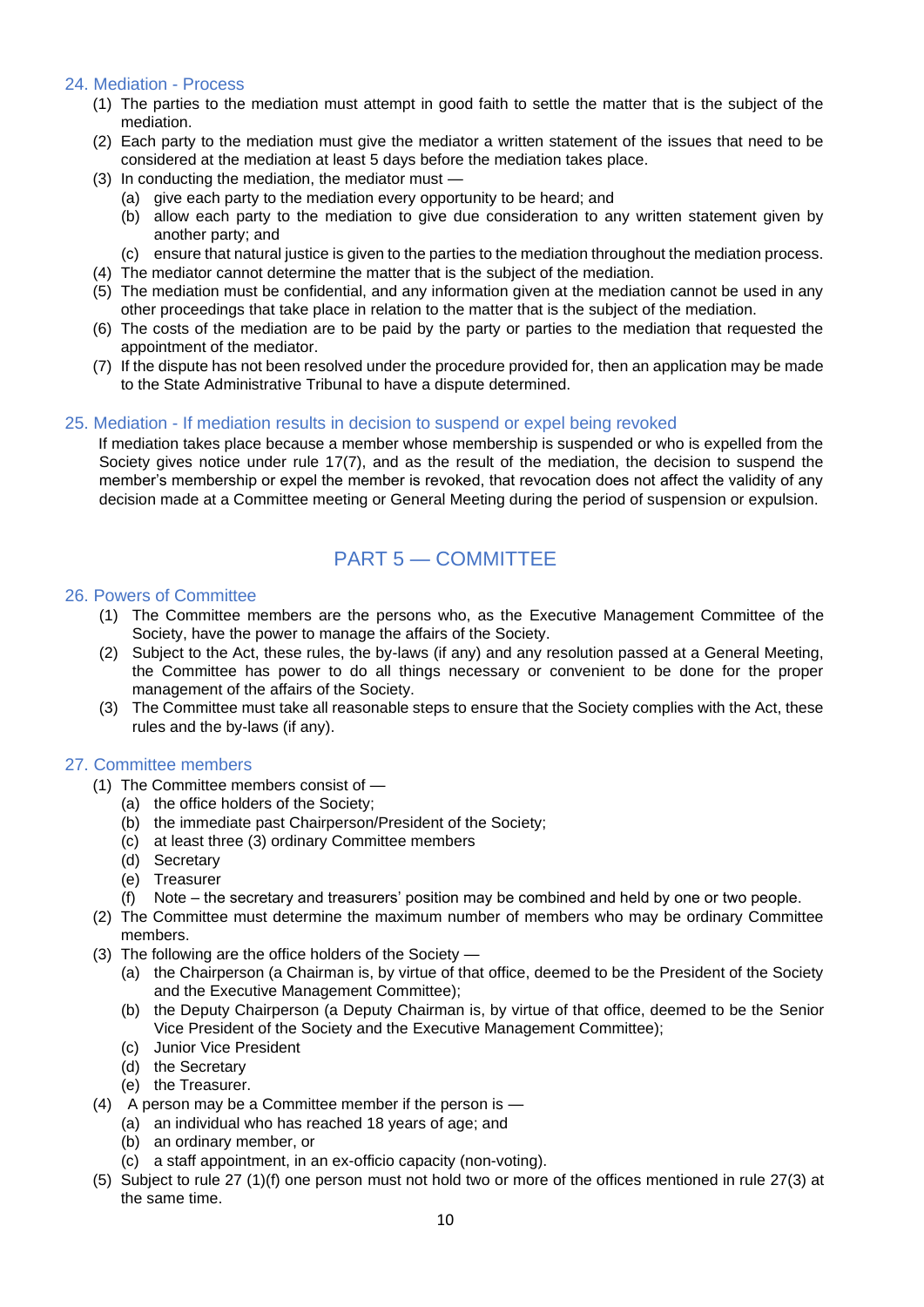#### *Act Requirements – Persons who are not to be members of Committee*

*Under section 39 of the Act the following persons must not, without leave of the Commissioner, accept an appointment or act as a member of a management committee of an association:*

*a person who is, according to the Interpretation Act 1984 section 13D, a bankrupt or person whose affairs are under insolvency laws;*

*a person who has been convicted, within our outside the State, of-*

*an indictable offence in relation to the promotion, formation or management of a body corporate; or an offence involving fraud or dishonesty punishable by imprisonment for a period of not less than three months; or*

*an offence under Part 4 Division 3 or section 127 of the Act*

*Section 39 only applies to a person who has been convicted of the above offences only for a period of 5 years from the time of the person's conviction, or if the conviction results in a term of imprisonment, from the time of the person's release from custody.* 

#### *Act Requirements - Duties of Committee Members and Officers*

*Section 3 of the Act provides a definition of "officer". The duties provisions will apply to committee members and to those persons who have the ability to influence the management committee but who do not hold a formal committee position*

*Under section 44 of the Act an officer of an association must exercise his or her powers and discharge his or her duties with a degree of care and diligence that a reasonable person would exercise if that person-*

*were an officer of the association in the association's circumstances; and*

*occupied the office held by, and had the same responsibilities within the association as, the officer. Under section 45 of the Act an officer of an association must exercise his or her powers and discharge his or her duties-*

*in good faith in the best interests of the Association; and for a proper purpose.* 

*Under section 46 an officer of an association must not improperly use his or her position to-*

*gain an advantage for the officer or another person; or*

*cause detriment to the Association.*

*Under section 47 a person who obtains information because the person is, or has been, an officer of an association must not improperly use the information to-*

*gain an advantage for the person or another person; or*

*cause detriment to the Association.*

#### <span id="page-10-0"></span>28. Chairperson (President)

- (1) It is the duty of the Chairperson to consult with the Secretary regarding the business to be conducted at each Committee meeting and General Meeting.
- (2) The Chairperson has the powers and duties relating to convening and presiding at Committee meetings and presiding at General Meetings provided for in these rules.

#### <span id="page-10-1"></span>29. Secretary

The Secretary has the following duties —

- (1) dealing with the Society's correspondence;
- (2) consulting with the Chairperson regarding the business to be conducted at each Committee meeting and General Meeting;
- (3) preparing the notices required for meetings and for the business to be conducted at meetings;
- (4) unless another member is authorised by the Committee to do so, maintaining on behalf of the Society the register of members, and recording in the register any changes in the membership, as required under section 53(1) of the Act;
- (5) maintaining on behalf of the Society an up-to-date copy of these rules, as required under section 35(1) of the Act;
- (6) unless another member is authorised by the Committee to do so, maintaining on behalf of the Society a record of Committee members and other persons authorised to act on behalf of the Society, as required under section 58(2) of the Act;
- (7) ensuring the safe custody of the books of the Society, other than the financial records, financial statements and financial reports, as applicable to the Society;
- (8) maintaining full and accurate minutes of Committee meetings and General Meetings;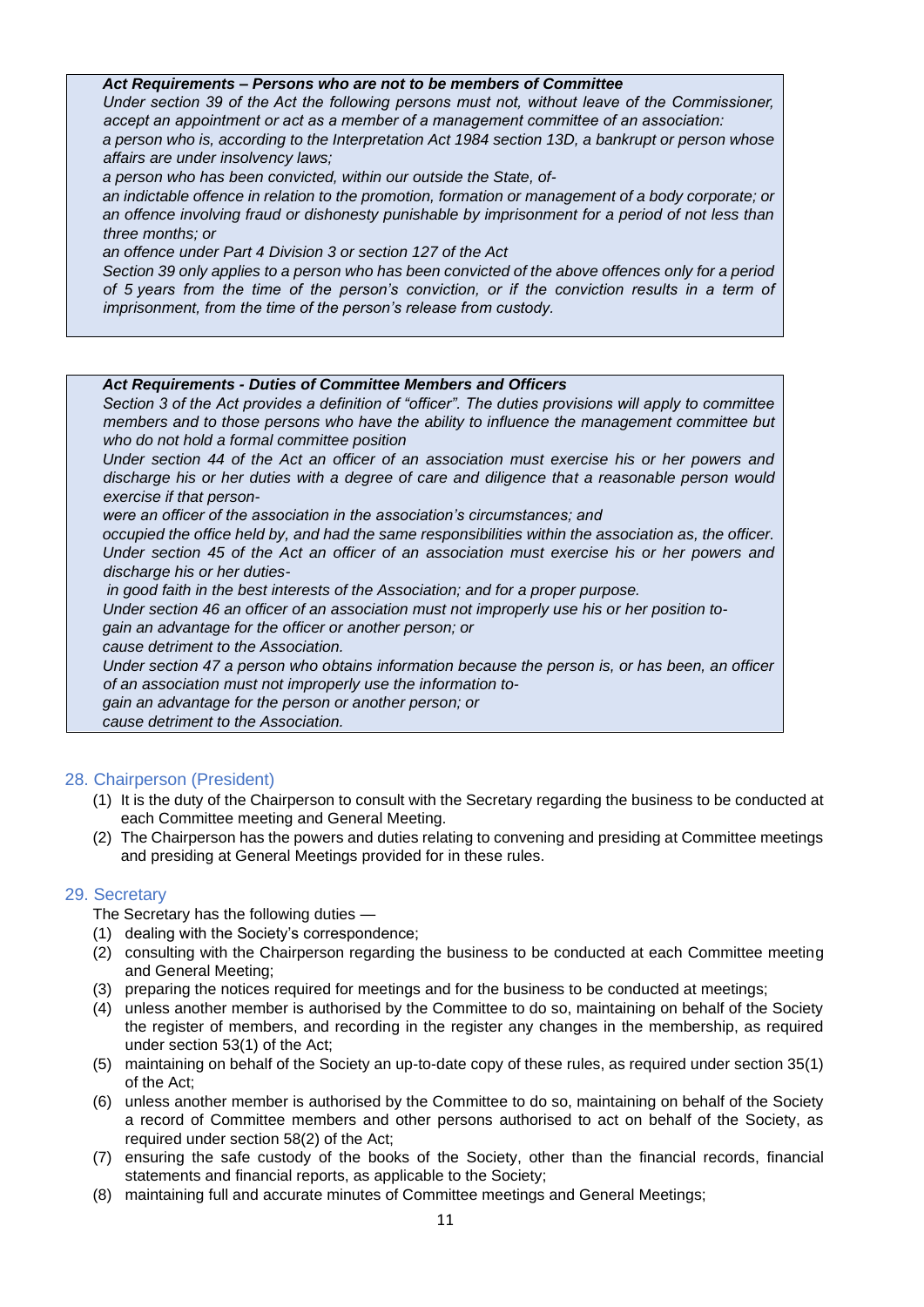- (9) maintaining a separate register of meeting resolutions which give binding direction to the Committee until such time they are revoked at a duly convened meeting or lapse due to time expiry;
- (10) carrying out any other duty given to the Secretary under these rules or by the Committee.

*Guidance note – Record of Office Holders* **-** *detailed information about what must be included in the record of office holders is included under rule 68.*

#### <span id="page-11-0"></span>30. Treasurer

The Treasurer has the following duties —

- (1) ensuring that any amounts payable to the Society are collected and issuing receipts for those amounts in the Society's name;
- (2) ensuring that any amounts paid to the Society are credited to the appropriate account of the Society, as directed by the Committee;
- (3) ensuring that any payments to be made by the Society that have been authorised by the Committee or at a General Meeting are made on time;
- (4) ensuring that the Society complies with the relevant requirements of Part 5 of the Act;
- (5) ensuring the safe custody of the Society's financial records, financial statements and financial reports, as applicable to the Society;
- (6) if the Association is a tier 1 association, coordinating the preparation of the Association's financial statements before their submission to the Association's Annual General Meeting;
- (7) if the Association is a tier 2 association or tier 3 association, coordinating the preparation of the Association's financial report before its submission to the Association's Annual General Meeting;
- (8) providing any assistance required by an auditor or reviewer conducting an audit or review of the Society's financial statements or financial report under Part 5 Division 5 of the Act;
- (9) carrying out any other duty given to the Treasurer under these rules or by the Committee.

#### <span id="page-11-1"></span>31. How members become Committee members

A member becomes a Committee member if the member —

- (1) is elected to the Committee at a General Meeting; or
- (2) is appointed to the Committee by the Committee to fill a casual vacancy under rule 38.

#### <span id="page-11-2"></span>32. Nomination of Committee members

- (1) At least 14 days before an Annual General Meeting, the Secretary must send written notice to all the members
	- (a) calling for nominations for election to the Committee;
	- (b) and stating the date by which nominations must be received by the Secretary to comply with rule 32(2).
- (2) A member who wishes to be considered for election to the Committee at the Annual General Meeting must nominate for election by sending written notice of the nomination to the Secretary at least 3 days before the Annual General Meeting.
- (3) The written notice must include a signature by another member in support of the nomination.
- (4) A member may nominate for one specified position of office holder of the Society and/or to be an ordinary Committee member.
- (5) A member whose nomination does not comply with this rule is not eligible for election to the Committee unless the member is nominated under rule 33(2) or rule 34(2)(b).

#### <span id="page-11-3"></span>33. Election of office holders

- (1) At the Annual General Meeting, a separate election must be held for each position of office holder of the Society, which is not a designated staff position. Elected office holders are eligible for re-election for a maximum term of three consecutive years.
- (2) If there is no nomination for a position, the Chairperson of the meeting may call for nominations from the ordinary members at the meeting.
- (3) If only one (1) member has nominated for a position, the Chairperson of the meeting must declare the member elected to the position.
- (4) If more than one (1) member has nominated for a position, the ordinary members at the meeting must vote in accordance with procedures that have been determined by the Committee to decide who is to be elected to the position.
- (5) Each ordinary member present at the meeting may vote for one (1) member who has nominated for the position.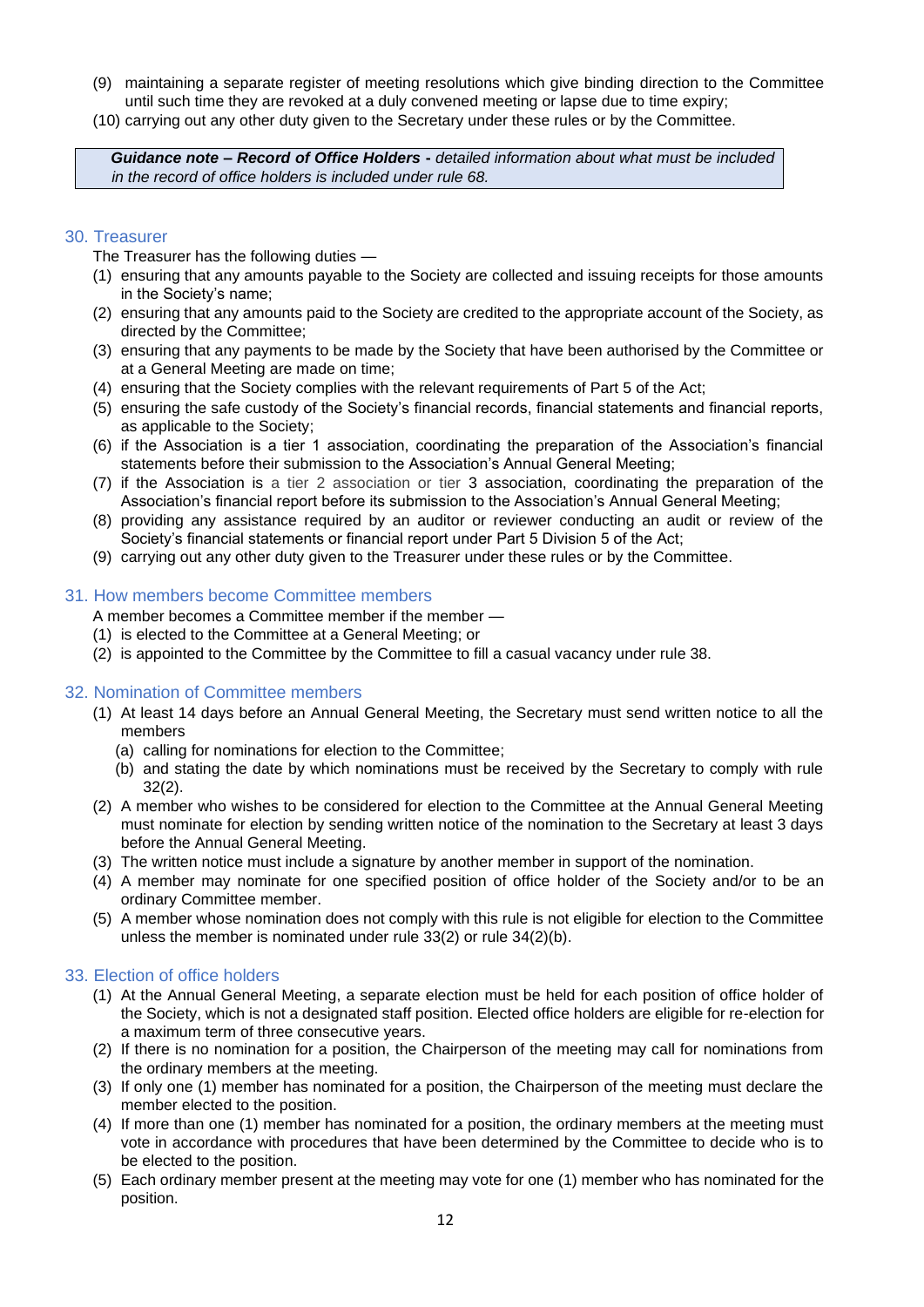- (6) A member who has nominated for the position may vote for himself or herself.
- (7) Existing office holders shall hold office until the close of the meeting at which their successors are appointed.

#### <span id="page-12-0"></span>34. Election of ordinary Committee members

- (1) At the Annual General Meeting, the Society must decide by resolution the number of ordinary Committee members (if any) to hold office for the next year.
- (2) If the number of members nominating for the position of ordinary Committee member is not greater than the number to be elected, the Chairperson of the meeting —
	- (a) must declare each of those members to be elected to the position; and
	- (b) may call for further nominations from the ordinary members at the meeting to fill any positions remaining unfilled after the elections under rule 34(2)(a).
- $(3)$  If  $-$ 
	- (a) the number of members nominating for the position of ordinary Committee member is greater than the number to be elected; or
	- (b) the number of members nominating under rule 34(2)(b) is greater than the number of positions remaining unfilled, the ordinary members at the meeting must vote in accordance with procedures that have been determined by the Committee to decide the members who are to be elected to the position of ordinary Committee member.
- (4) A member who has nominated for the position of ordinary Committee member may vote in accordance with that nomination.

#### <span id="page-12-1"></span>35. Term of office

- (1) The term of office of a Committee member begins when the member (a) is elected at an Annual General Meeting or under rule 36(3)(b); or (b) is appointed to fill a casual vacancy under rule 38.
- (2) Subject to rule 37, a Committee member holds office for a 1-year term until the positions on the Committee are declared vacant at the relevant Annual General Meeting.
- (3) A Committee member is eligible for re-election and may be re-elected.

*Guidance Note – Committee members upon incorporation - The committee members appointed on incorporation of the association will hold office until the conclusion of the first annual general meeting of the association and will be eligible for re-election.*

#### <span id="page-12-2"></span>36. Resignation and removal from office

- (1) A Committee member may resign from the Committee by written notice given to the Secretary or, if the resigning member is the Secretary, given to the Chairperson.
- (2) The resignation takes effect
	- (a) when the notice is received by the Secretary or Chairperson; or
	- (b) if a later time is stated in the notice, at the later time.
- (3) At a General Meeting, the Society may by resolution
	- (a) remove a Committee member from office; and
	- (b) elect a member who is eligible under rule 27(4) to fill the vacant position.
- (4) A Committee member who is the subject of a proposed resolution under rule 36(3)(a) may make written representations (of a reasonable length) to the Secretary or Chairperson and may ask that the representations be provided to the members.
- (5) The Secretary or Chairperson may give a copy of the representations to each member or, if they are not so given, the Committee member may require them to be read out at the General Meeting at which the resolution is to be considered.

#### <span id="page-12-3"></span>37. When membership of Committee ceases

- (1) A person ceases to be a Committee member if the person
	- (a) dies or otherwise ceases to be a member; or
	- (b) resigns from the Committee or is removed from office under rule 36; or
	- (c) ceases to be employed as an officer holder or Committee staff appointment;
	- (d) becomes ineligible to accept an appointment or act as a Committee member under section 39 of the Act;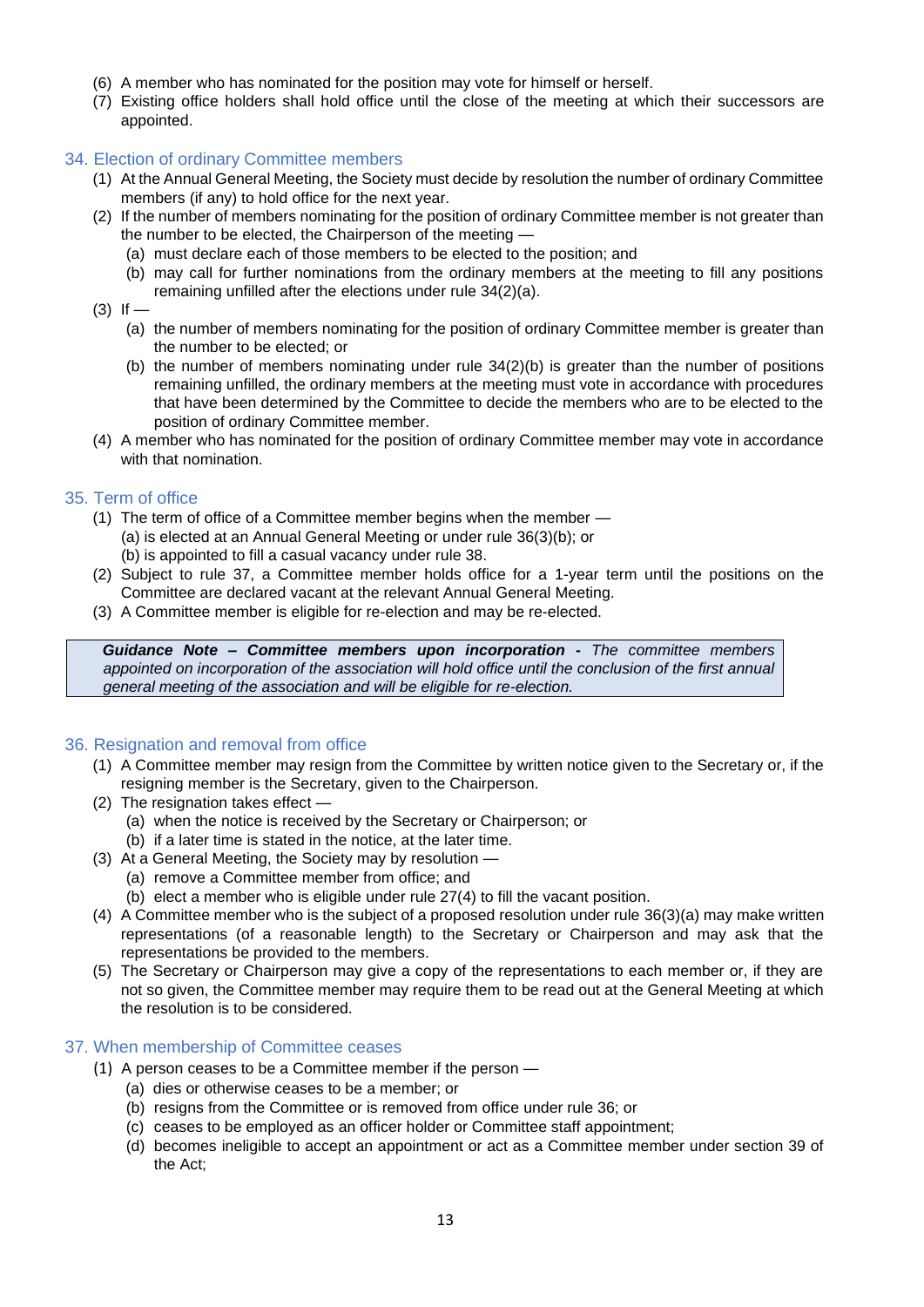- (e) becomes permanently unable to act as a Committee member because of a mental or physical disability; or
- (f) fails to attend five consecutive Committee meetings, of which the person has been given notice, without having notified the Committee that the person will be unable to attend.
- (2) Where a person ceases to be a Committee member, that person as soon as practicable, must deliver all the relevant documents and records they hold pertaining to the management of the Society's affairs to a Committee member.

Note for this rule:

Section 41 of the Act imposes requirements, arising when a person ceases to be a member of the management committee of an incorporated association, that relate to returning documents and records.

*Act requirements – handing over documents and records – where a person ceases to be a member of the association's committee section 41 of the Act requires that person to, as soon as practicable after their membership ceases, deliver to a member of the committee all of the relevant documents and records they hold pertaining to the management of the association's affairs.*

#### <span id="page-13-0"></span>38. Filling casual vacancies

- (1) The Committee may appoint a member who is eligible under rule 27(4) to fill a position on the Committee that -
	- (a) has become vacant under rule 37; or
	- (b) was not filled by election at the most recent Annual General Meeting or under rule 36(3)(b).
- (2) If the position of Secretary becomes vacant, the Committee must appoint a member who is eligible under rule 27(4) to fill the position or to make a staff appointment within 28 days after the vacancy arises, or
- (3) Subject to the requirement for a quorum under rule 45, the Committee may continue to act despite any vacancy in its membership.
- (4) If there are fewer Committee members than required for a quorum under rule 45, the Committee may act only for the purpose of:
	- (a) appointing Committee members under this rule; or
	- (b) convening a General Meeting.

#### <span id="page-13-1"></span>39. Validity of acts

The acts of a Committee or Sub-Committee, or of a Committee member or member of a Sub-Committee, are valid despite any defect that may afterwards be discovered in the election, appointment or qualification of a Committee member or member of a Sub-Committee.

#### <span id="page-13-2"></span>40. Payments to Committee members

#### In this rule —

*committee member* includes a member of a subcommittee; *committee meeting* includes a meeting of a subcommittee.

- (1) A Committee or Sub-Committee member is entitled to be paid out of the funds of the Society for any out-of-pocket expenses properly incurred in connection with the Society's business only if the payment made in accordance with rule 5(3) and is pre authorised by a resolution of the Society.
- (2) Committee staff appointments are remunerated in accordance with their employment contract.

#### <span id="page-13-3"></span>41. Committee meetings

- (1) The Committee must meet at least four times and as often as necessary for the transaction of businesses in each year on the dates and at the times and places determined by the Committee.
- (2) The date, time and place of the first Committee meeting must be determined by the Committee members as soon as practicable after the Annual General Meeting at which the Committee members are elected.
- (3) Special Committee meetings may be convened by the Chairperson or any two (2) Committee members.

#### <span id="page-13-4"></span>42. Notice of Committee meetings

(1) Notice of each Committee meeting must be given to each Committee member at least 48 hours before the time of the meeting. Notice need not be given for any meeting which is fixed by any resolution of the Committee as a day whereon meetings are to be regularly held.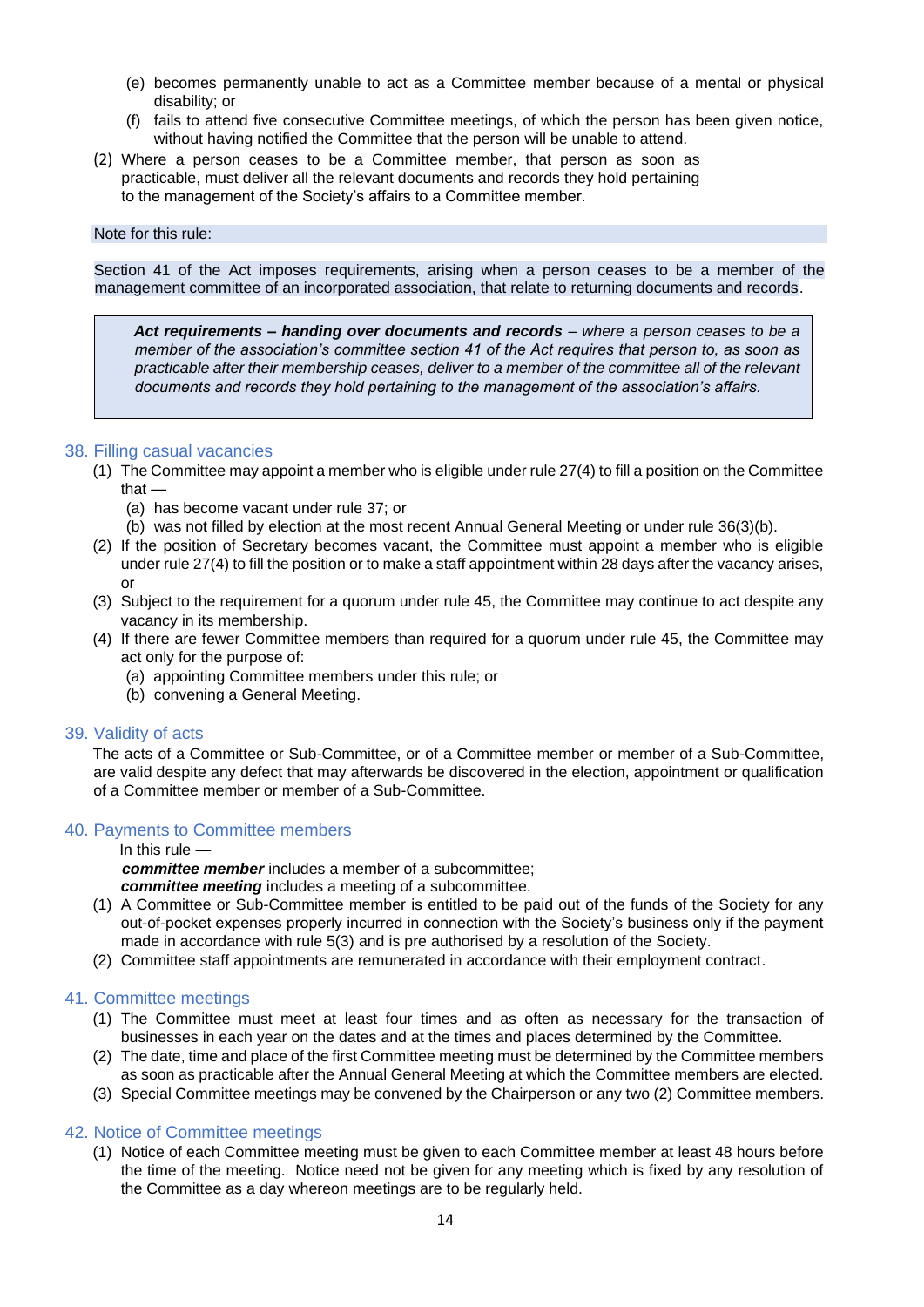- (2) The notice must state the date, time and place of the meeting and must describe the general nature of the business to be conducted at the meeting.
- (3) Unless rule 42(4) applies, the only business that may be conducted at the meeting is the business described in the notice.
- (4) Business that has not been described in the notice may be conducted at the meeting if the Committee members at the meeting unanimously agree to consider that business.

#### <span id="page-14-0"></span>43. Procedure and order of business

- (1) The Chairperson or, in the Chairperson's absence, the Deputy Chairperson must preside as Chairperson of each Committee meeting.
- (2) If the Chairperson and Deputy Chairperson are absent or are unwilling to act as Chairperson of a meeting, the Committee members at the meeting must choose one of them to act as Chairperson of the meeting.
- (3) The procedure to be followed at a Committee meeting must be determined from time to time by the Committee.
- (4) The order of business at a Committee meeting may be determined by the Committee members at the meeting.
- (5) A member or other person who is not a Committee member may attend a Committee meeting if invited to do so by the Committee.
- (6) A person invited under rule 43(5) to attend a Committee meeting
	- (a) has no right to any agenda, minutes or other document circulated at the meeting; and
	- (b) must not comment about any matter discussed at the meeting unless invited by the Committee to do so; and
	- (c) cannot vote on any matter that is to be decided at the meeting.

*Act Requirements -Material Personal Interests of Committee Members*

*Under section 42 of the Act a member of the committee who has a material personal interest in a matter being considered at a committee meeting must:* 

*as soon as he or she becomes aware of that interest, disclose the nature and extent of his or her interest to the Committee;*

*disclose the nature and extent of the interest at the next general meeting of the association Under section 42(3) of the Act this rule does not apply in respect of a material personal interest that exists only because the member-*

*is an employee of the incorporated association; or*

*is a member of a class of persons for whose benefit the association is established; or*

*that the member has in common with all, or a substantial proportion of, the members of the Association.*

*Under section 43 of the Act a member of the management committee who has a material personal interest in a matter being considered at a meeting of the management committee must not be present while the matter is being considered at the meeting or vote on the matter.* 

*Under section 42(6) of the Act the association must record every disclosure made by a committee member of a material personal interest in the minutes of the committee meeting at which the disclosure is made.*

- (7) A Committee member who has a material personal interest in a matter being considered at a Committee meeting must disclose the nature and extent of their interest to the Committee as soon as they become aware of that interest. The nature of the material personal interest must be recorded in the minutes of the meeting at which the disclosure is made and reported on at the next General Meeting of the Society.
- (8) A member of the Committee who has a material personal interest in a matter must not be present while the matter is being considered at the meeting or vote on the matter.
- (9) Rule 43(7) above does not apply in respect of a material personal interest that exists only because the member is an employee of the Society or is a member of a class of persons for whose benefit the Society is established, or that the member has in common with all, or a substantial proportion of, the members of the Society.

#### <span id="page-14-1"></span>44. Use of technology to be present at Committee meetings

(1) The presence of a Committee member at a Committee meeting need not be by attendance in person but may be by that Committee member and each other Committee member at the meeting being simultaneously in contact by telephone or other means of instantaneous communication.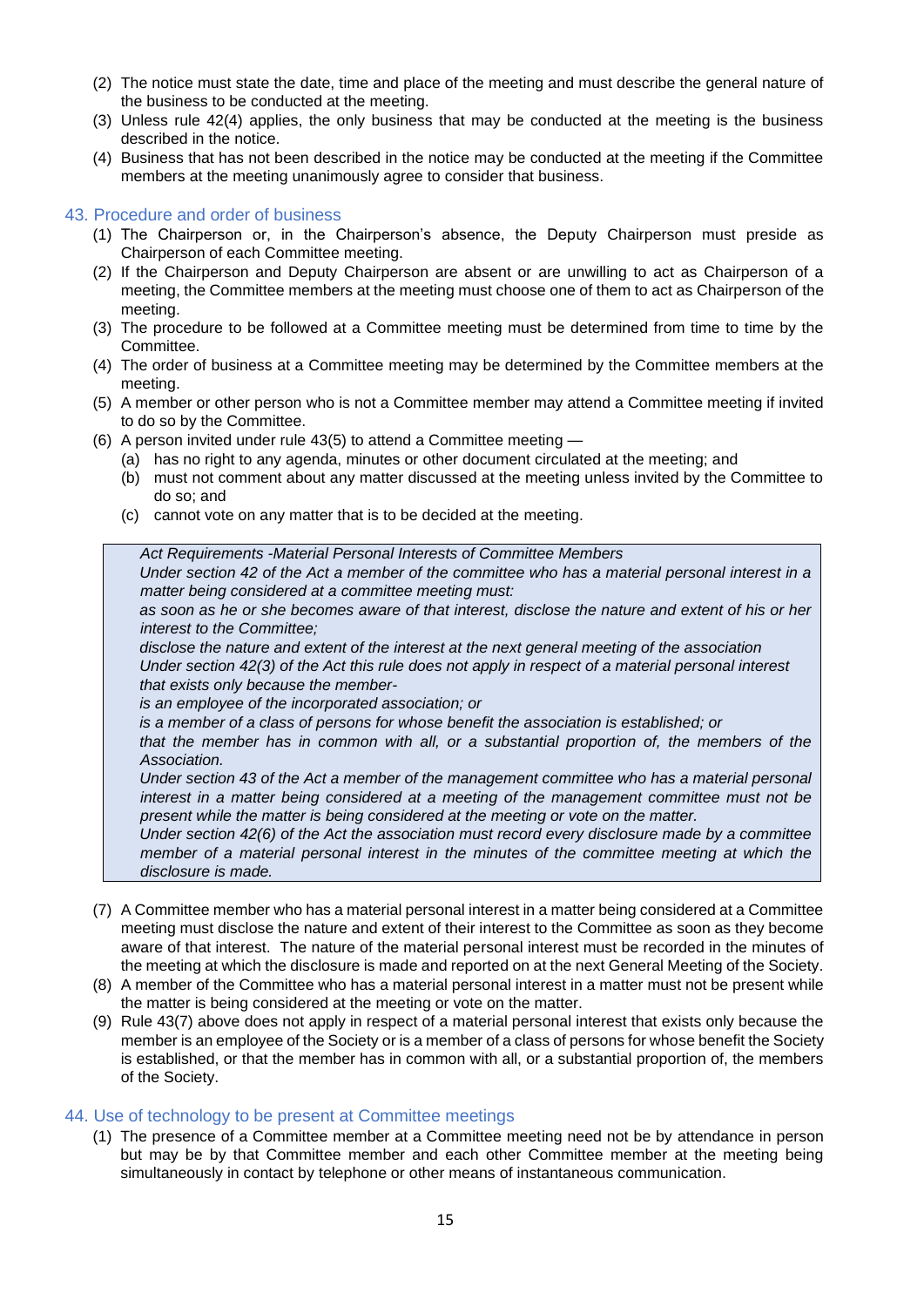(2) A member who participates in a Committee meeting as allowed rule 44(1) is taken to be present at the meeting and, if the member votes at the meeting, the member is taken to have voted in person.

#### <span id="page-15-0"></span>45. Quorum for Committee meeting

- (1) Subject to rule 38(4), no business is to be conducted at a Committee meeting unless a quorum is present.
- (2) Five (5) members or 50% + 1 (whichever is the lesser) shall form a quorum. If a quorum is not present within 30 minutes after the notified commencement time of a Committee meeting —
	- (a) in the case of a special meeting the meeting lapses; or
	- (b) otherwise, the meeting is adjourned to the same time, day and place in the following week.
- $(3)$  If
	- (a) a quorum is not present within 30 minutes after the commencement time of a Committee meeting held under rule 45(2)(b); and
	- (b) at least four (4) Committee members are present at the meeting, those members present are taken to constitute a quorum.

#### <span id="page-15-1"></span>46. Voting at Committee meetings

- (1) Each Committee member present at a Committee meeting has one vote on any question arising at the meeting.
- (2) Ex-officio staff Committee members are not entitled to a vote at Committee meetings.
- (3) A motion is carried if a majority (51%) of the Committee members present at the Committee meeting vote in favour of the motion.
- (4) If the votes are divided equally on a question, the Chairperson of the meeting has a second or casting vote.
- (5) A vote may take place by the Committee members present indicating their agreement or disagreement or by a show of hands, unless the Committee decides that a secret ballot is needed to determine a particular question.
- (6) If a secret ballot is needed, the Chairperson of the meeting must decide how the ballot is to be conducted.

#### <span id="page-15-2"></span>47. Minutes of Committee meetings

- (1) The Chairperson must ensure that minutes are taken and kept of each Committee meeting.
- (2) The minutes must record the following
	- (a) the names of the Committee members present at the meeting;
	- (b) the name of any person attending the meeting under rule 43(5);
	- (c) the business considered at the meeting;
	- (d) any motion on which a vote is taken at the meeting and the result of the vote.
- (3) The minutes of a Committee meeting must be entered in the Society's minute book within 30 days after the meeting is held.
- (4) The Chairperson must ensure that the minutes of a Committee meeting are reviewed and signed as correct by —
	- (a) the Chairperson of the meeting; or
	- (b) the Chairperson of the next Committee meeting.
- (5) When the minutes of a Committee meeting have been signed as correct they are, until the contrary is proved, evidence that —
	- (a) the meeting to which the minutes relate was duly convened and held; and
	- (b) the matters recorded as having taken place at the meeting took place as recorded; and (c) any appointment purportedly made at the meeting was validly made.

#### Note for this rule:

Section 42(6) of the Act requires details relating to the disclosure of a committee member's material personal interest in a matter being considered at a committee meeting to be recorded in the minutes of the meeting.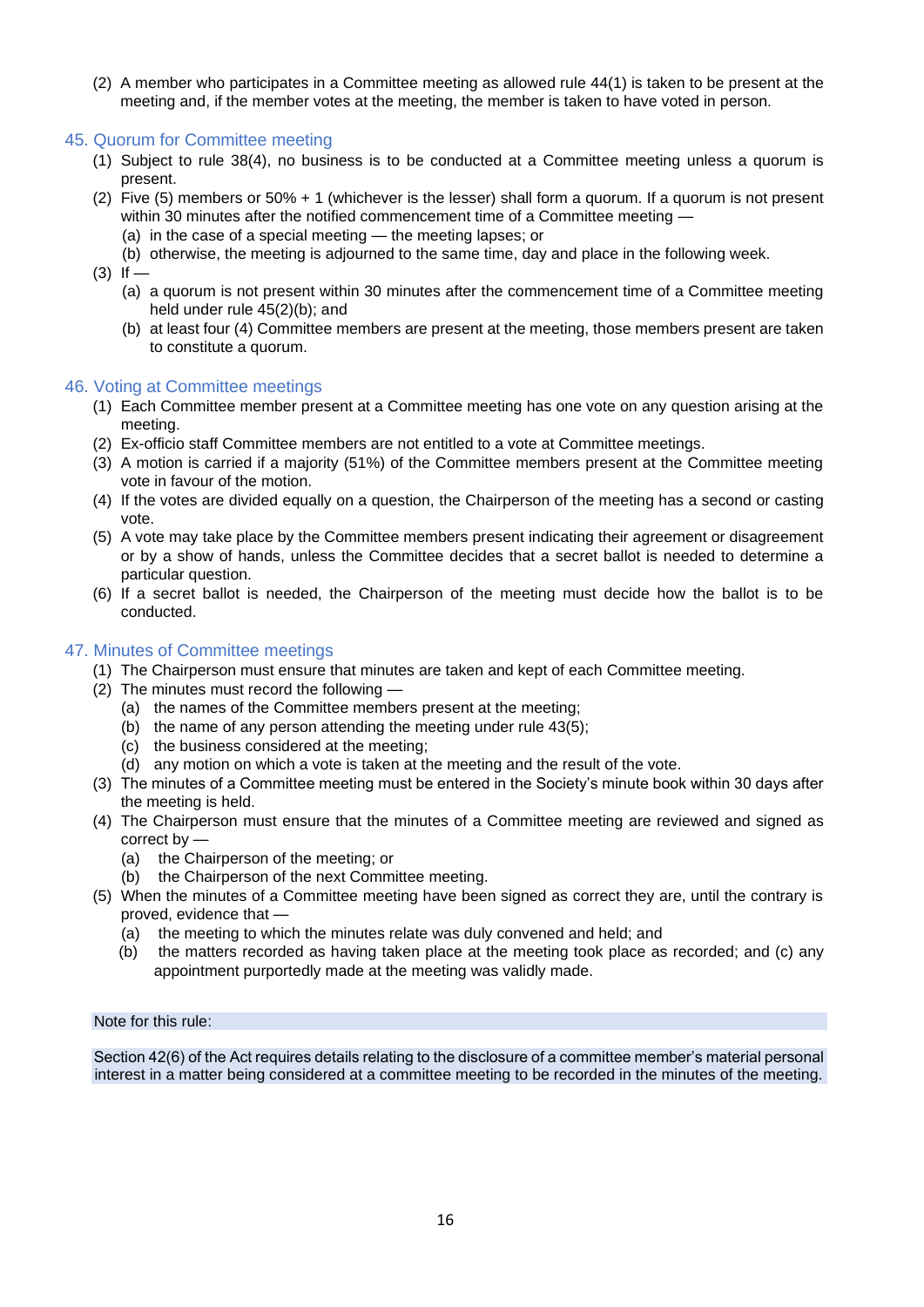## <span id="page-16-0"></span>PART 6 — SUB-COMMITTEES, SUBSIDIARY OFFICES AND COUNCIL MEMBERS (Councillors)

#### <span id="page-16-1"></span>48. Sub-Committees, subsidiary offices and council members (councillors)

- (1) To help the Executive Management Committee in the conduct of the Society's business, the Committee may, in writing elect or appoint:
	- (a) one or more Sub-Committees;
	- (b) create one or more subsidiary offices and appoint people to those offices.
	- (c) the Council Members (Councillors) are elected at the annual AGM for a 2-year term.
	- (d) no more than 2 councillors per section.
	- (e) councillors can be nominated by their section or individually.
- (2) A Sub-Committee may consist of the number of people, whether or not members, that the Committee considers appropriate.
- (3) A person may be appointed to a subsidiary office whether or not the person is a member.
- (4) Subject to any directions given by the Committee
	- (a) a Sub-Committee may meet and conduct business as it considers appropriate; and
	- (b) the holder of a subsidiary office may carry out the functions given to the holder as the holder considers appropriate.
	- (c) the Sub-Committee (Councillors) meetings are to be chaired by the Committee.
	- (d) the Sub-Committee (Councillors) shall meet not less than 6 times in a year. A quorum at each meeting shall be 6 people.
	- (e) a Committee Member may also be a Councillor.
- <span id="page-16-2"></span>49. Delegation to Sub-Committees and holders of subsidiary offices

#### (1) In this rule  $-$

*non-delegable duty* means a duty imposed on the committee by the Act or another written law.

- (2) The Committee may, in writing, delegate to a Sub-Committee or the holder of a subsidiary office the exercise of any power or the performance of any duty of the Committee other than —
	- (a) the power to delegate; and
	- (b) a non-delegable duty, as imposed by the Act or another written law.
- (3) A power or duty, the exercise or performance of which has been delegated to a Sub-Committee or the holder of a subsidiary office under this rule, may be exercised or performed by the Sub-Committee or holder in accordance with the terms of the delegation.
- (4) The delegation may be made subject to any conditions, qualifications, limitations or exceptions that the Committee specifies in the document by which the delegation is made.
- (5) The delegation does not prevent the Committee from exercising or performing at any time the power or duty delegated.
- (6) Any act or thing done by a Sub-Committee or by the holder of a subsidiary office, under the delegation has the same force and effect as if it had been done by the Committee.
- (7) The Committee may, in writing, amend or revoke the delegation.

## PART 7 — GENERAL MEETINGS OF ASSOCIATION

#### <span id="page-16-4"></span><span id="page-16-3"></span>50. Annual General Meeting

- (1) The Committee must determine the date, time and place of the Annual General Meeting.
- (2) If it is proposed to hold the Annual General Meeting more than six months after the end of the Society's financial year, the Secretary must apply to the Commissioner for permission under section 50(3)(b) of the Act within four months after the end of the financial year.
- (3) The ordinary business of the Annual General Meeting is as follows
	- (a) to confirm the minutes of the previous Annual General Meeting and of any Special General Meeting held since then if the minutes of that meeting have not yet been confirmed;
	- (b) to receive and consider
		- (i) the Committee's annual report on the Society's activities during the preceding financial year; and
		- (ii) if the Association is a tier 1 association, the financial statements of the Association for the preceding financial year presented under Part 5 of the Act; and
		- (iii) if the Association is a tier 2 association or a tier 3 association, the financial report of the Association for the preceding financial year presented under Part 5 of the Act;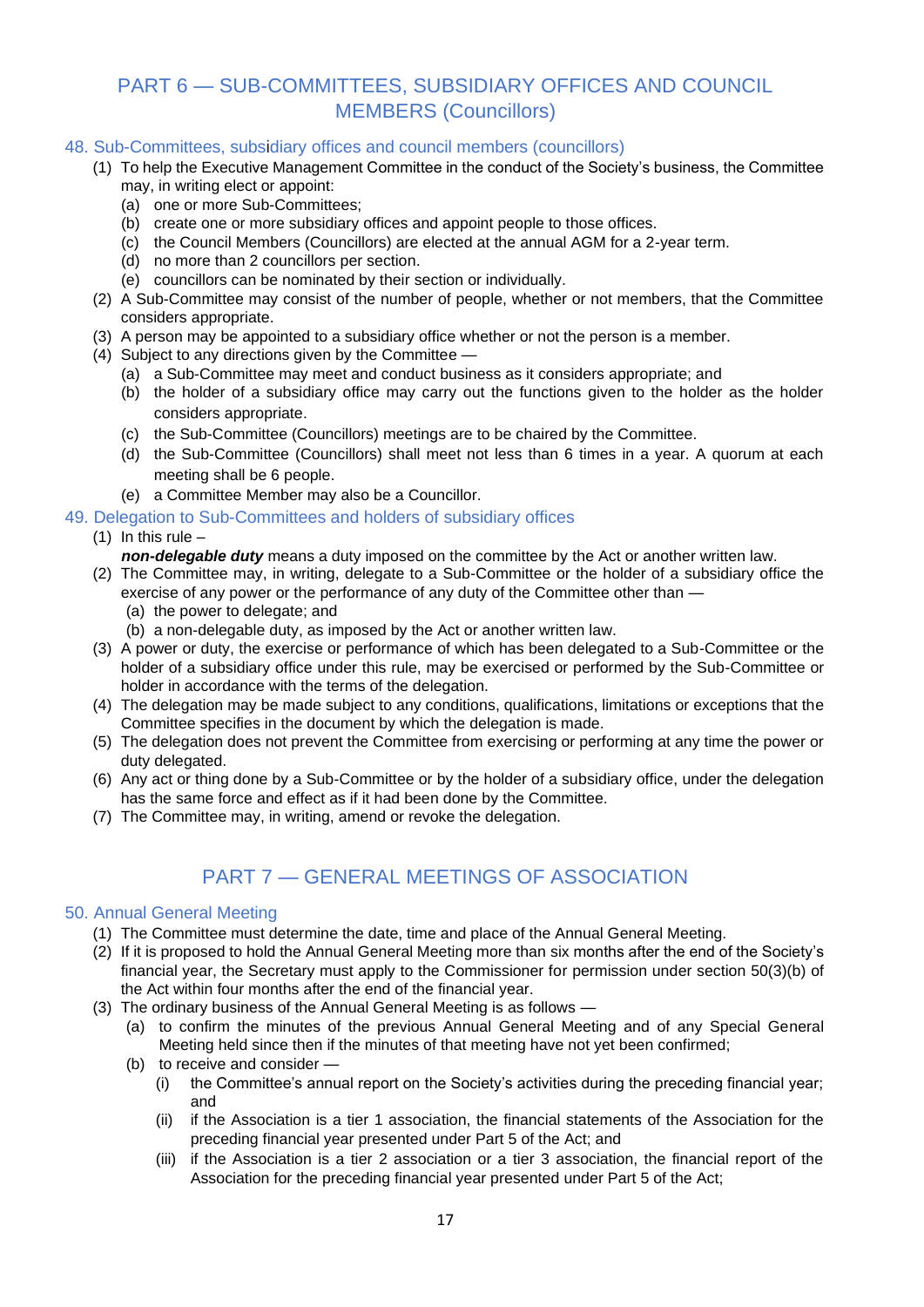- (iv) if required to be presented for consideration under Part 5 of the Act, a copy of the report of the review or auditor's report on the financial statements or financial report
- (c) to elect the Patron, Vice Patrons and Trustees of the Society
- (d) to elect the office holders and other Committee members of the Society;
- (e) to appoint or remove a reviewer or auditor of the Society in accordance with the Act;
- (f) to elect Council Members (Councillors) for Show sections.
- (4) Any other general business of which notice has been given in accordance with these rules may be conducted at the Annual General Meeting.

#### Note for this rule:

Unless the Commissioner allows otherwise, under section 50(3) of the Act the annual general meeting must be held within 6 months after the end of the Association's financial year. If it is the first annual general meeting, section 50(2) of the Act provides that it may be held at any time within 18 months after incorporation.

#### <span id="page-17-0"></span>51. Special General Meetings

- (1) The Committee may convene a Special General Meeting.
- (2) The Committee must convene a Special General Meeting if at least 20% of the members require a Special General Meeting to be convened.
- (3) The members requiring a Special General Meeting to be convened must
	- (a) make the requirement by written notice given to the Secretary; and
	- (b) state in the notice the business to be considered at the meeting; and (c) each sign the notice.
- (4) The Special General Meeting must be convened within 28 days after notice is given under rule 51(3)(a).
- (5) If the Committee does not convene a Special General Meeting within that 28 day period, the members making the requirement (or any of them) may convene the Special General Meeting.
- (6) A Special General Meeting convened by members under rule 51(5)
	- (a) must be held within three months after the date the original requirement was made; and
	- (b) may only consider the business stated in the notice by which the requirement was made.
- (7) The Society must reimburse any reasonable expenses incurred by the members convening a Special General Meeting under rule 51(5).

#### <span id="page-17-1"></span>52. Notice of General Meetings

- (1) The Secretary or, in the case of a Special General Meeting convened under rule 51(5), the members convening the meeting, must give to each member —
	- (a) at least 21 days' notice of a general meeting if a special resolution is to be proposed at the meeting; or
	- (b) at least 14 days' notice of a General Meeting in any other case.
- (2) The notice must
	- (a) specify the date, time and place of the meeting; and
	- (b) indicate the general nature of each item of business to be considered at the meeting; and
	- (c) if the meeting is the Annual General Meeting, include the names of the members who have nominated for election to the Committee under rule 32(2); and
	- (d) if a special resolution is proposed
		- (i) set out the wording of the proposed resolution as required by section 51(4) of the Act; and
		- (ii) state that the resolution is intended to be proposed as a special resolution.
- (3) All notices or demands which by these rules are required to be served upon a member shall be deemed served when it is in writing and:
	- (a) Delivered by hand or post to the recorded address of the member; or
	- (b) Sent by facsimile or electronic transmission to the recorded number or electronic address of the member; or
	- (c) by notice published in the local newspaper 14 days prior to the meeting or 21 days prior in the case of a Special General Meeting
	- (d) and the method and date recorded in the register of member.
- (4) The Society's reviewer or auditor is entitled to receive all notices and other communications related to any General Meetings of the Society.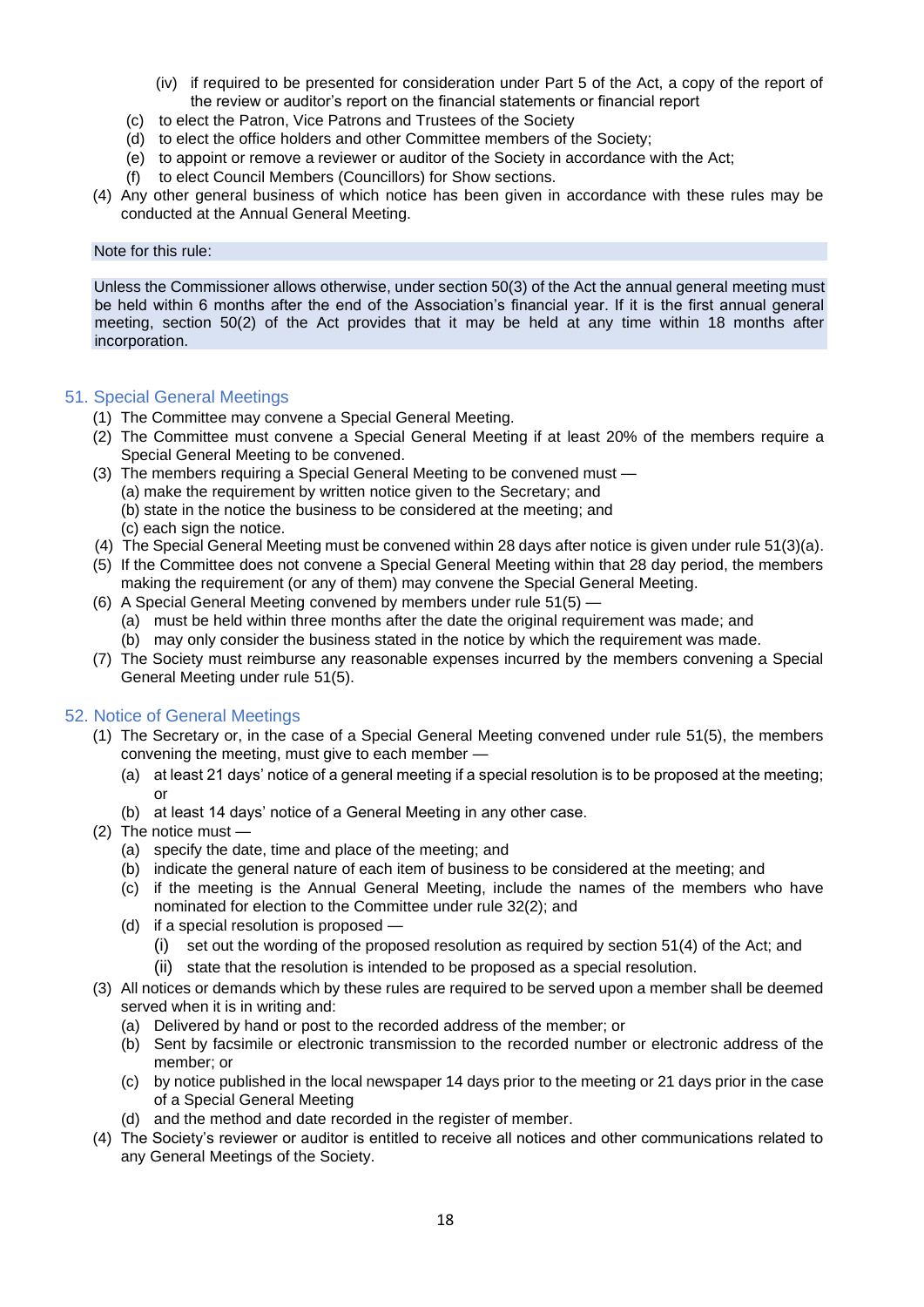#### <span id="page-18-0"></span>53. Use of Technology to be Present at General Meetings

- (1) The presence of a member at a General Meeting need not be by attendance in person but may be by that member and each other member at the meeting being simultaneously in contact by telephone or other means of instantaneous communication.
- (2) A member who participates in a General Meeting as allowed under rule 53(1) is taken to be present at the meeting and, if the member votes at the meeting, the member is taken to have voted in person.

#### <span id="page-18-1"></span>54. Presiding Member and Quorum for General Meetings

- (1) The Chairperson or, in the Chairperson's absence, the Deputy Chairperson must preside as Chairperson of each General Meeting.
- (2) If the Chairperson and Deputy Chairperson are absent or are unwilling to act as Chairperson of a General Meeting, the Committee members at the meeting must choose one of them to act as Chairperson of the meeting.
- (3) At any General Meeting, ten (10) members or 50% (whichever is the lesser) present personally shall form a quorum. No business is to be conducted at a General Meeting unless a quorum is present.
- (4) If a quorum is not present within 30 minutes after the notified commencement time of a General Meeting—
	- (a) in the case of a Special General Meeting the meeting lapses; or
	- (b) in the case of the Annual General Meeting the meeting is adjourned to
		- (i) the same time and day in the following week; and
		- (ii) the same place, unless the Chairperson specifies another place at the time of the adjournment or written notice of another place is given to the members before the day to which the meeting is adjourned.
- $(5)$  If
	- (a) a quorum is not present within 30 minutes after the commencement time of an Annual General Meeting held under rule 54(4)(b); and
	- (b) at least five (5) ordinary members are present at the meeting, those members present are taken to constitute a quorum.

#### <span id="page-18-2"></span>55. Adjournment of General Meeting

- (1) The Chairperson of a General Meeting at which a quorum is present may, with the consent of a majority of the ordinary members present at the meeting, adjourn the meeting to another time at the same place or at another place.
- (2) Without limiting rule 55(1), a meeting may be adjourned (a) if there is insufficient time to deal with the business at hand; or (b) to give the members more time to consider an item of business.
- (3) No business may be conducted on the resumption of an adjourned meeting other than the business that remained unfinished when the meeting was adjourned.
- (4) Notice of the adjournment of a meeting under this rule is not required unless the meeting is adjourned for 14 days or more, in which case notice of the meeting must be given in accordance with rule 52.

#### <span id="page-18-3"></span>56. Voting at General Meetings

- (1) On any question arising at a General Meeting
	- (a) subject to rule 56(6), each ordinary member has one vote unless the member may also vote on behalf of a body corporate under rule 56(2); and
	- (b) ordinary members may vote personally.
- (2) An organisation member must nominate a representative as the ordinary member to vote on behalf of the organisation.
- (3) Except in the case of a special resolution, a motion is carried if a majority (51%) of the ordinary members present at a General Meeting vote in favour of the motion.
- (4) If votes are divided equally on a question, the Chairperson of the meeting has a second or casting vote.
- (5) If the question is whether or not to confirm the minutes of a previous General Meeting, only members who were present at that meeting may vote.
- (6) For a person to be eligible to vote at a General Meeting as an ordinary member, or as the nominated representative of an organisation under rule 56(2), he or she must have been a financial ordinary member at the time notice of the meeting was given under rule 52.

#### <span id="page-18-4"></span>57. When Special Resolutions are required

- (1) A special resolution is required if it is proposed at a General Meeting:
	- (a) to affiliate the Society with another body; or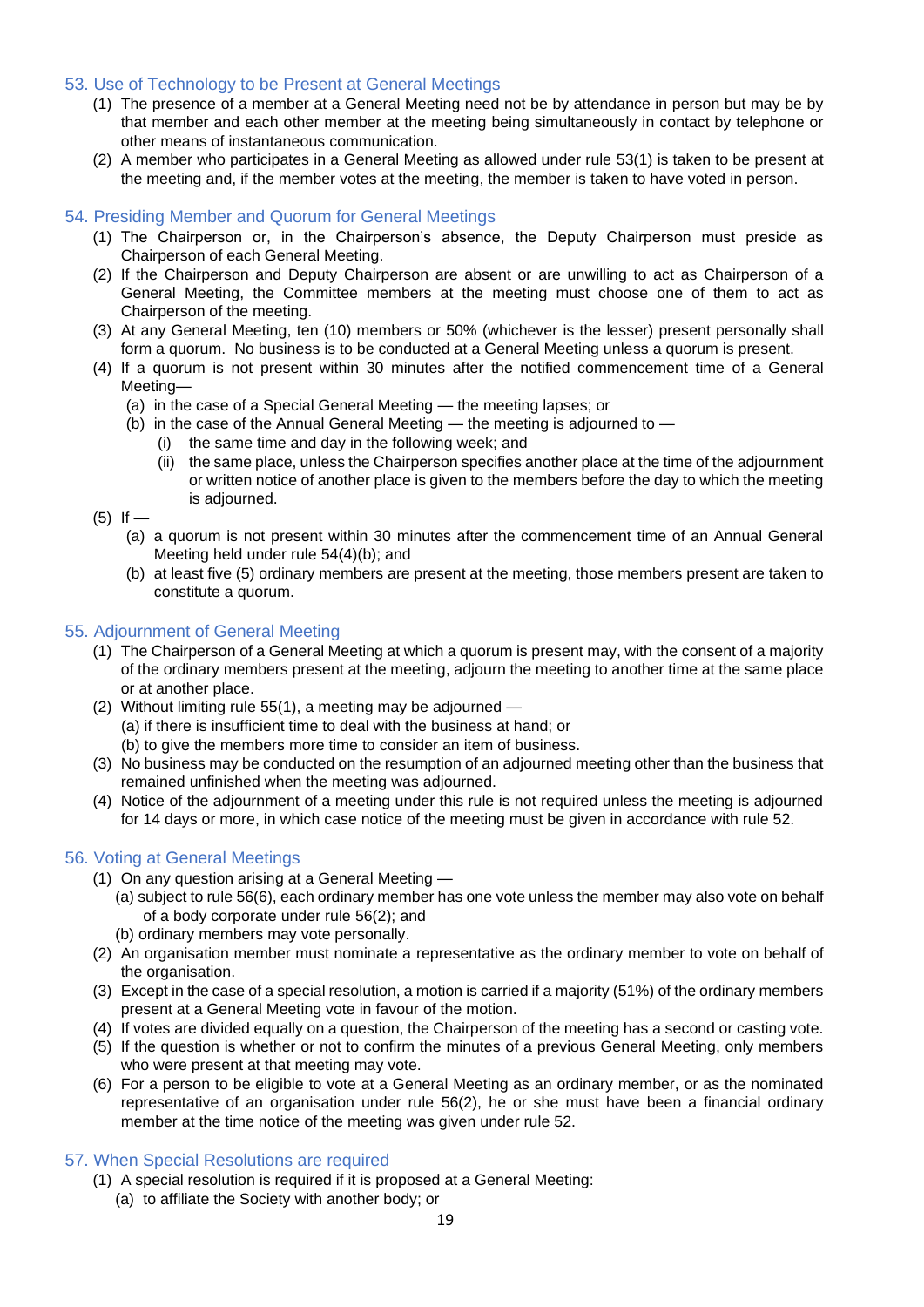- (b) to request the Commissioner to apply to the State Administrative Tribunal under section 109 of the Act for the appointment of a statutory manager.
- (c) to alter its rules, including changing of the name or objects of the association
- (d) to be wound up voluntarily or by the Supreme Court
- (e) to cancel its incorporation.
- (2) Rule 57(1) does not limit the matters in relation to which a special resolution may be proposed.

#### <span id="page-19-0"></span>58. Determining Whether Resolution Carried

- (1) Subject to rule 58(4), the Chairperson of a General Meeting may, on the basis of general agreement or disagreement or by a show of hands, declare that a resolution has been —
	- (a) carried; or
	- (b) carried unanimously; or
	- (c) carried by a particular majority; or
	- (d) lost.
- (2) If the resolution is a Special Resolution, the declaration under rule 58(1) must identify the resolution as a Special Resolution and be passed by the votes of not less than three-fourths (75%) of the members who cast a vote at the meeting.
- (3) If a poll (voting to be conducted in writing) is demanded on any question by the Chairperson of the meeting or by at least three (3) other ordinary members present in person—
	- (a) the poll must be taken at the meeting in the manner determined by the Chairperson;
	- (b) the Chairperson must declare the determination of the resolution on the basis of the poll.
- (4) If a poll is demanded on the election of the Chairperson or on a question of an adjournment, the poll must be taken immediately.
- (5) If a poll is demanded on any other question, the poll must be taken before the close of the meeting at a time determined by the Chairperson.
- (6) A declaration under rule 58(1) or rule 58(3) must be entered in the minutes of the meeting, and the entry is, without proof of the voting in relation to the resolution, evidence of how the resolution was determined.

#### <span id="page-19-1"></span>59. Minutes of General Meeting

- (1) The Secretary, or a person authorised by the Committee from time to time, must take and keep minutes of each General Meeting.
- (2) The minutes must record the business considered at the meeting, any resolution on which a vote is taken and the result of the vote.
- (3) In addition, the minutes of each Annual General Meeting must record
	- (a) the names of the ordinary members attending the meeting; and
	- (b) the financial report presented at the meeting, as referred to in rule 50(3)(b)(ii); and
	- (c) any report of the review or auditor's report on the financial statements or financial report presented at the meeting, as referred to in rule 50(3)(b)(iii).
- (4) The minutes of a General Meeting must be entered in the Society's minute book within 30 days after the meeting is held.
- (5) The Chairperson must ensure that the minutes of a General Meeting are reviewed and signed as correct by —
	- (a) the Chairperson of the meeting; or
	- (b) the Chairperson of the next General Meeting.
- (6) When the minutes of a General Meeting have been signed as correct, they are, in the absence of evidence to the contrary, taken to be proof that —
	- (a) the meeting to which the minutes relate was duly convened and held; and
	- (b) the matters recorded as having taken place at the meeting took place as recorded; and
	- (c) any election or appointment purportedly made at the meeting was validly made.

## PART 8 — FINANCIAL MATTERS

#### <span id="page-19-3"></span><span id="page-19-2"></span>60. Source of funds

The funds of the Society may be derived from entrance fees, annual subscriptions, donations, fund-raising activities, grants, interest and any other sources approved by the Committee.

#### <span id="page-19-4"></span>61. Control of funds

(1) The Society must open an account in the name of the Society with a financial institution from which all expenditure of the Society is made and into which all funds received by the Society are deposited.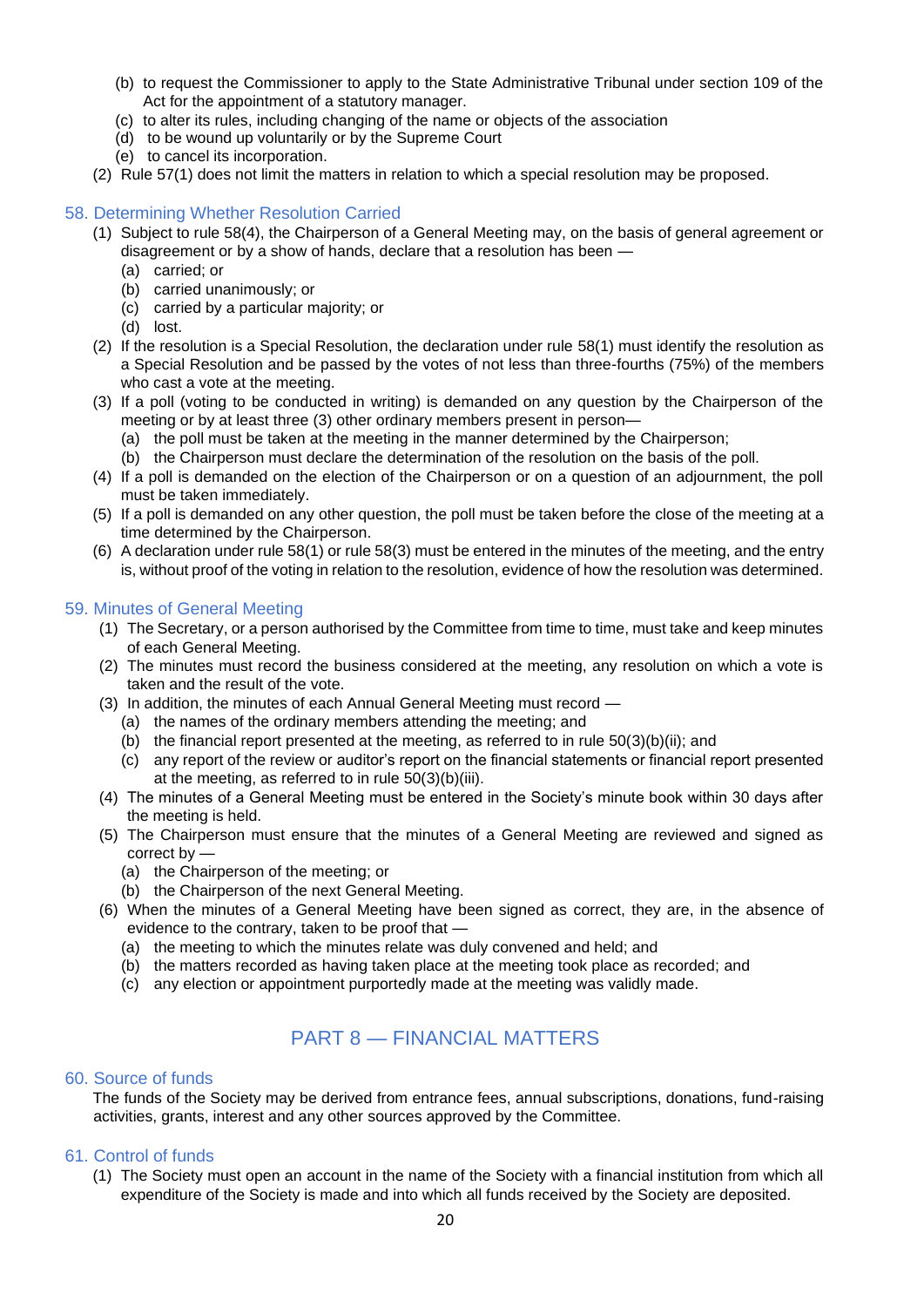- (2) Subject to any restrictions imposed at a General Meeting, the Committee may approve expenditure on behalf of the Society.
- (3) The Committee may authorise the Treasurer to expend funds on behalf of the Society up to a specified limit without requiring approval from the Committee for each item on which the funds are expended.
- (4) All cheques, electronic transfers and other negotiable instruments of the Society must be signed or electronically authorised by —
	- (a) two (2) nominated Committee members; or
	- (b) one (1) Committee member and a person authorised by the Committee.
- (5) All funds of the Society must be deposited into the Society's account within five working days after their receipt.

#### <span id="page-20-0"></span>62. Financial Statements and Financial Reports

- (1) For each financial year, the Committee must ensure that the requirements imposed on the Society under Part 5 of the Act relating to the financial statements or financial report of the Society are met.
- (2) Without limiting rule 62(1), those requirements include
	- (a) if the Association is a tier 1 association, the preparation of the financial statements; and
	- (b) if the Association is a tier 2 association or tier 3 association, the preparation of the financial report; and
	- (c) if required, the review or auditing of the financial statements or financial report, as applicable; and
	- (d) the presentation to the Annual General Meeting of the financial statements or financial report, as applicable; and
	- (e) the presentation to the Annual General Meeting of the copy of the report of the review or auditor's report, as applicable, on the financial statements or financial report.

Notes for this rule:

Under section 66 of the Act, an incorporated association must keep financial records that: correctly record and explain its transactions and financial position and performance; and enable true and fair financial statements to be prepared in accordance with Part 5 Division 3 of the Act. Under section 67 of the Act, an incorporated association must retain its financial records for at least 7 years after the transactions covered by the records are completed.

## PART 8 — GENERAL MATTERS

<span id="page-20-1"></span>*Guidance Note – Status of By-laws - A by-law must be consistent with the Act, the regulations and these rules. The rules of an association bind the association and the members as an enforceable contract between them. By-laws may not have that status. Therefore, the use of bylaws should be reserved for more procedural or administrative matters.* 

#### <span id="page-20-2"></span>63. By-laws

- (1) The Society may, by resolution at a General Meeting, make, amend or revoke by-laws.
- (2) By-laws may
	- (a) provide for the rights and obligations that apply to any classes of associate membership approved under rule 8(2); and
	- (b) impose restrictions on the Committee's powers, including the power to dispose of the Society's assets; and
	- (c) impose requirements relating to the financial reporting and financial accountability of the Society and the auditing of the Society's accounts; and
	- (d) provide for any other matter the Society considers necessary or convenient to be dealt with in the by-laws.
- (3) A by-law is of no effect to the extent that it is inconsistent with the Act, the regulations or these rules.
- (4) Without limiting rule 63(3), a by-law made for the purposes of rule 63(2)(c) may only impose requirements on the Society that are additional to, and do not restrict, a requirement imposed on the Society under Part 5 of the Act.
- (5) At the request of a member, the Society must make a copy of the by-laws available for inspection by the member.

#### <span id="page-20-3"></span>64. Trustees

- (1) There shall be three (3) persons appointed from time to time to be Trustees of the Society.
- (2) Such Trustees shall retain office so long as they shall continue to reside in the Albany District until death or resignation or removal from office by vote of the majority of the members present at any general meeting.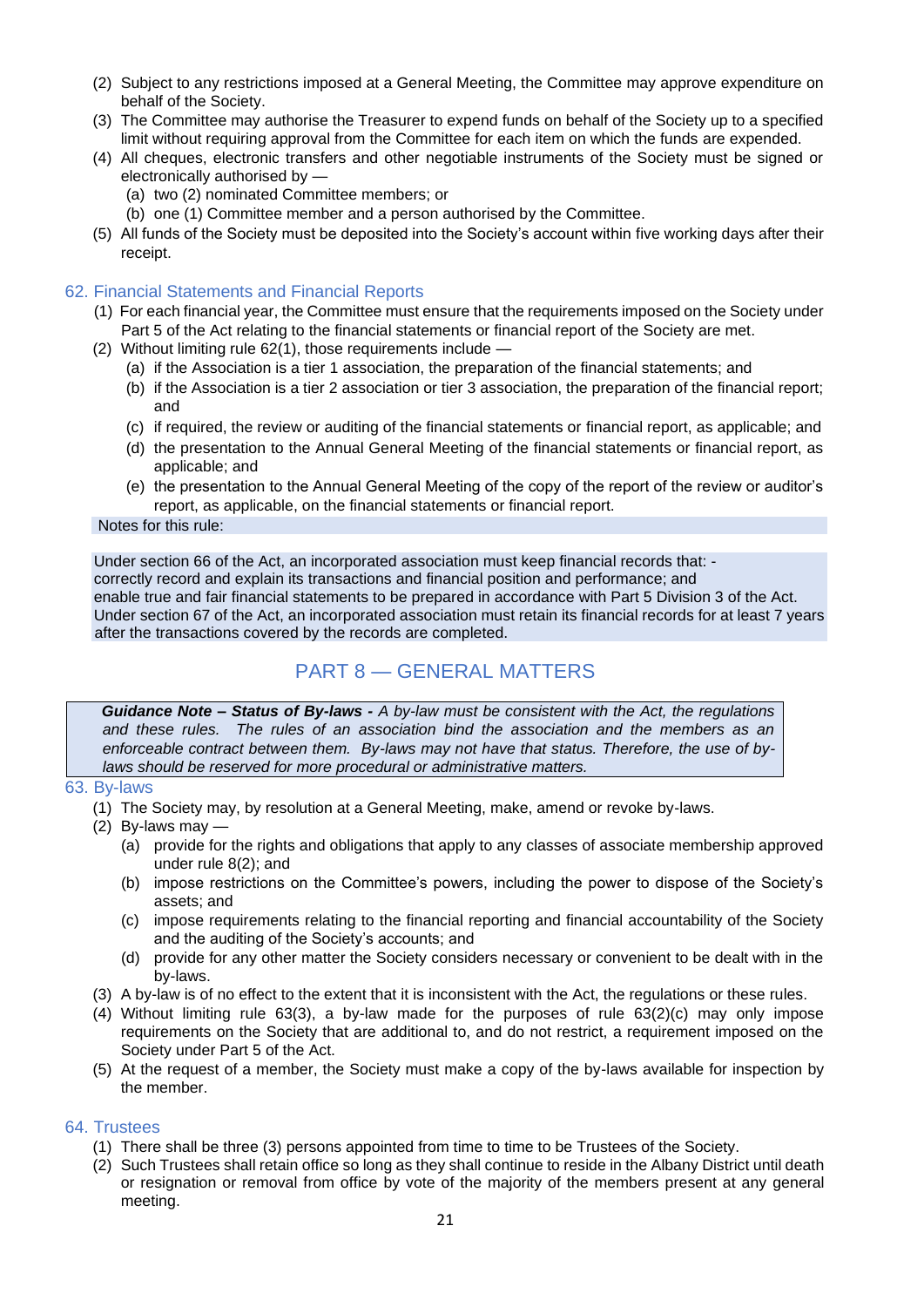(3) The Trustees shall be authorised to exercise the powers conferred upon them by the Associations Incorporation Act and/or such other rights powers and authorities as may from time to time be conferred upon them by the committee and names recorded at each Annual General Meeting.

#### <span id="page-21-0"></span>65. Executing Documents and Common Seal

- (1) The Association may execute a document without using a common seal if the document is authorised by the committee for signing by —
	- (a) two (2) committee members; or
	- (b) one (1) committee member and a person authorised by the committee.
- (2) If the Association has a common seal
	- (a) the name of the Association must appear in legible characters on the common seal; and
	- (b) the three (3) persons authorised to use the Common Seal shall be the President, Senior Vice President and the Junior Vice President.
	- (c) the seal shall not be used or affixed to any deed except pursuant to a resolution of committee and in the presence of the President or a Vice President and two (2) Trustees, both of whom shall subscribe their name as witnesses to attest that the document was sealed in their presence.
- (3) The secretary must make a written record of each use of the common seal.
- (4) The common seal must be kept in the custody of the secretary or another committee member authorised by the committee.

#### <span id="page-21-1"></span>66. Giving notices to members

- $(1)$  In this rule
	- *recorded means* recorded in the register of members.
- (2) A notice or other document that is to be given to a member under these rules is taken not to have been given to the member unless it is in writing and —
	- (a) delivered by hand to the recorded address of the member; or
	- (b) sent by prepaid post to the recorded postal address of the member; or
	- (c) sent by facsimile or electronic transmission to an appropriate recorded number or recorded electronic address of the member; or
	- (d) advertised in the local newspaper.

#### <span id="page-21-2"></span>67. Custody of books and securities

- (1) Subject to rule 67(2), the books and any securities of the Society must be kept in the Secretary's custody or under the Secretary's control at a location approved by the Committee.
- (2) The financial records and, as applicable, the financial statements or financial reports of the Society must be kept in the Treasurer's custody or under the Treasurer's control at a location approved by the Committee.
- (3) The books of the Society must be retained for at least seven years.

#### <span id="page-21-3"></span>68. Record of Office Holders

#### *Act Requirements – Record of office holders*

*Under section 58 of the Act an association must maintain a record of —*

- *the names and addresses of the persons who are members of its management committee; or hold other offices of the association provided for by its rules;*
- *the name and address of any person who is authorised to use the common seal of the association (if it has a common seal); and*
- *the name and address of any person who is appointed or acts as trustee on behalf of the association.*

*Under section 58 of the Act the association must, upon the request of a member of the association, make available the record for the inspection of the member. The member may make a copy of or take an extract from the record but does not have a right to remove the record for that purpose.*

The record of Committee members and other persons authorised to act on behalf of the Society that is required to be maintained under section 58(2) of the Act must be kept in the Secretary's custody or under the Secretary's control at a location approved by the Committee.